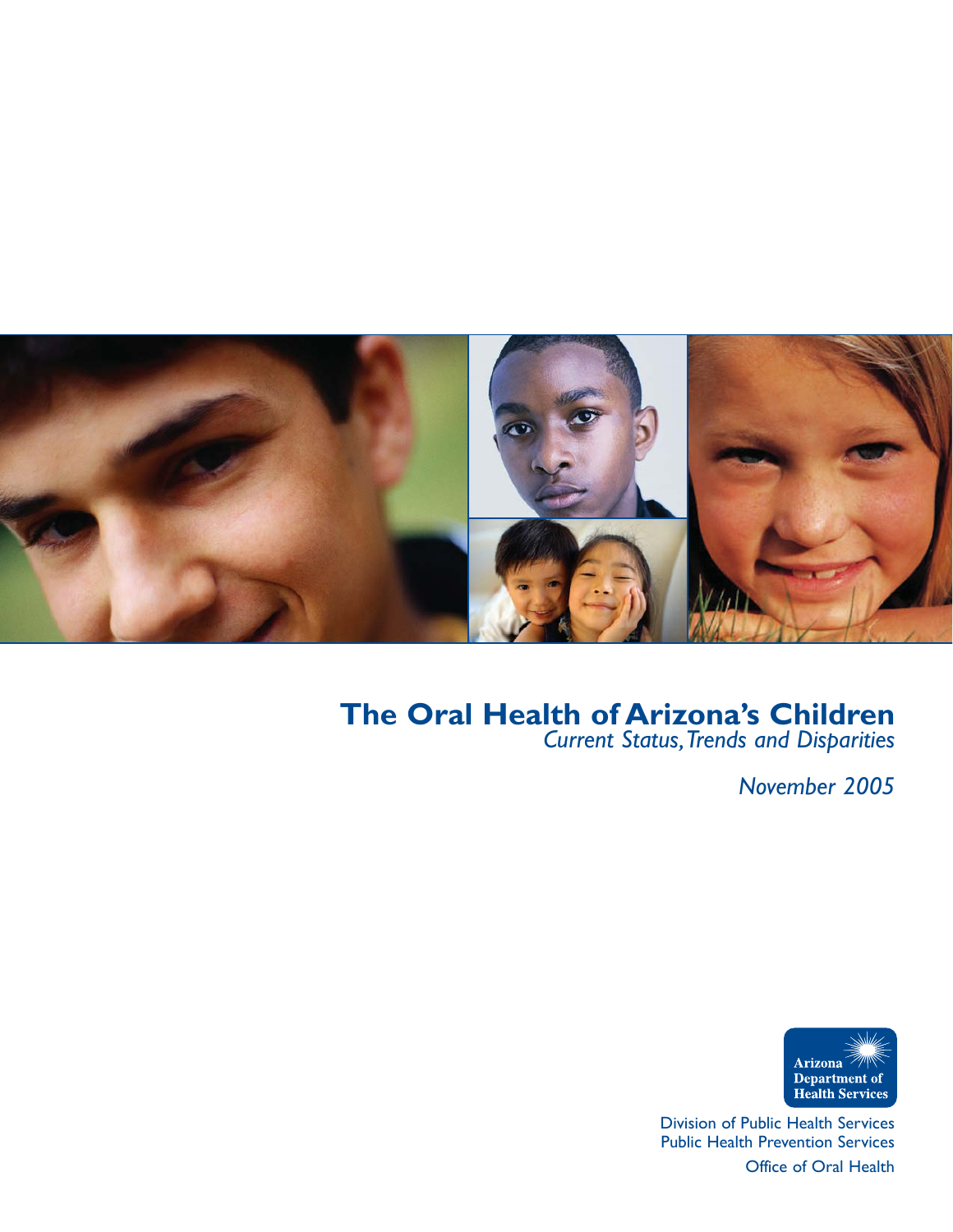*Leadership for a Healthy Arizona*



**Janet Napolitano, Governor State of Arizona**



**Susan Gerard, Director Arizona Department of Health Services**

**Division of Public Health Services Public Health Prevention Services Office of Oral Health 1740 W.Adams St. Room 205 Phoenix,Arizona 85007 Phone: 602-542-1866 FAX: 602-542-2936**

The Arizona Department of Health Services is an Equal Employment Opportunity Agency.

Permission to quote from or reproduce materials from this publication is granted when due acknowledgement is made.

**November 2005**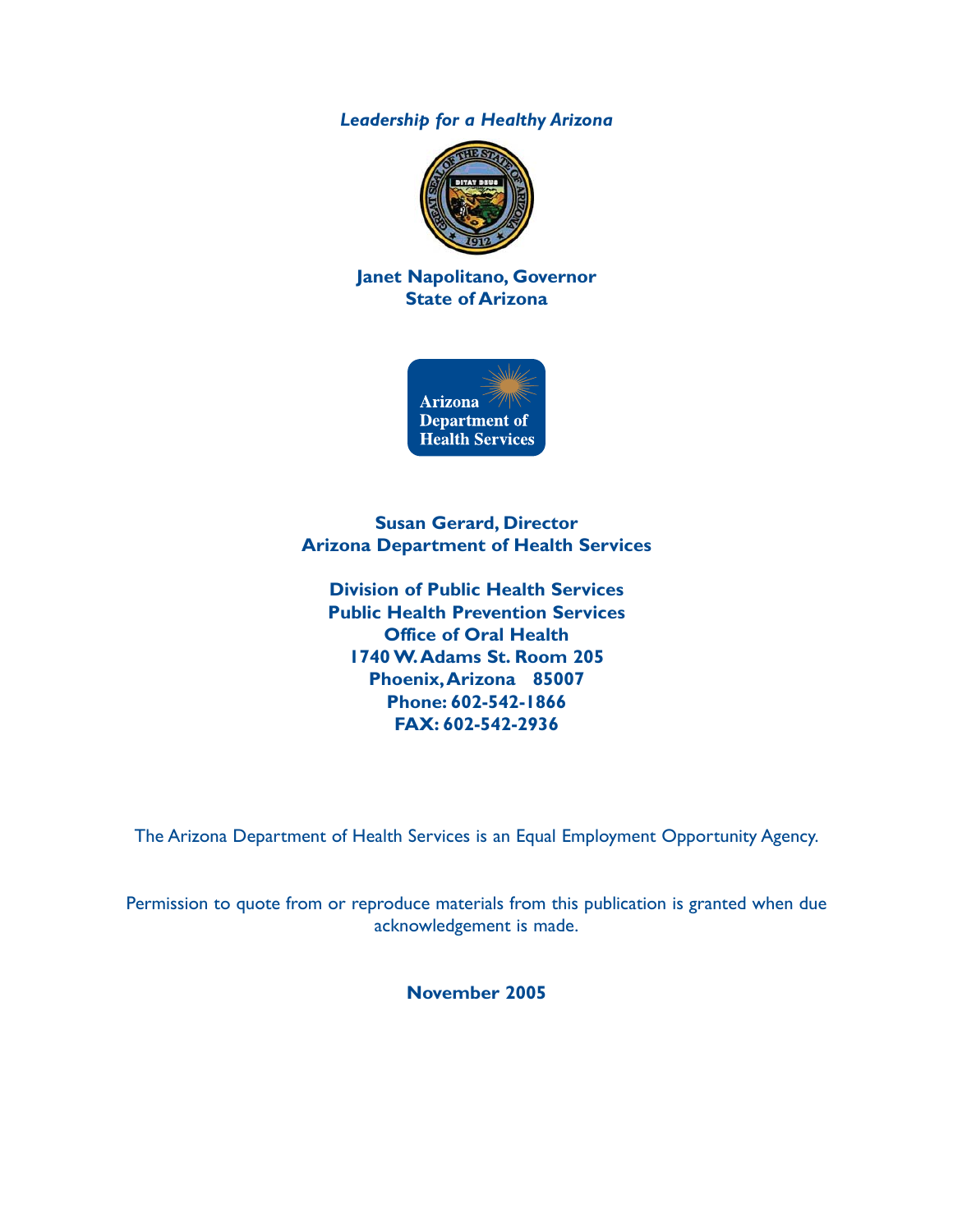# The Oral Health of Arizona's Children **Current Status, Trends and Disparities**



Arizona Department of Health Services Division of Public Health Services Public Health Prevention Services Office of Oral Health Joyce Flieger B.S.D.H., M.P.H., Office Chief

November 2005

*Suggested citation: The oral health of Arizona's children: current status, trends and disparities. Arizona Department of Health Services, Office of Oral Health: 2005.*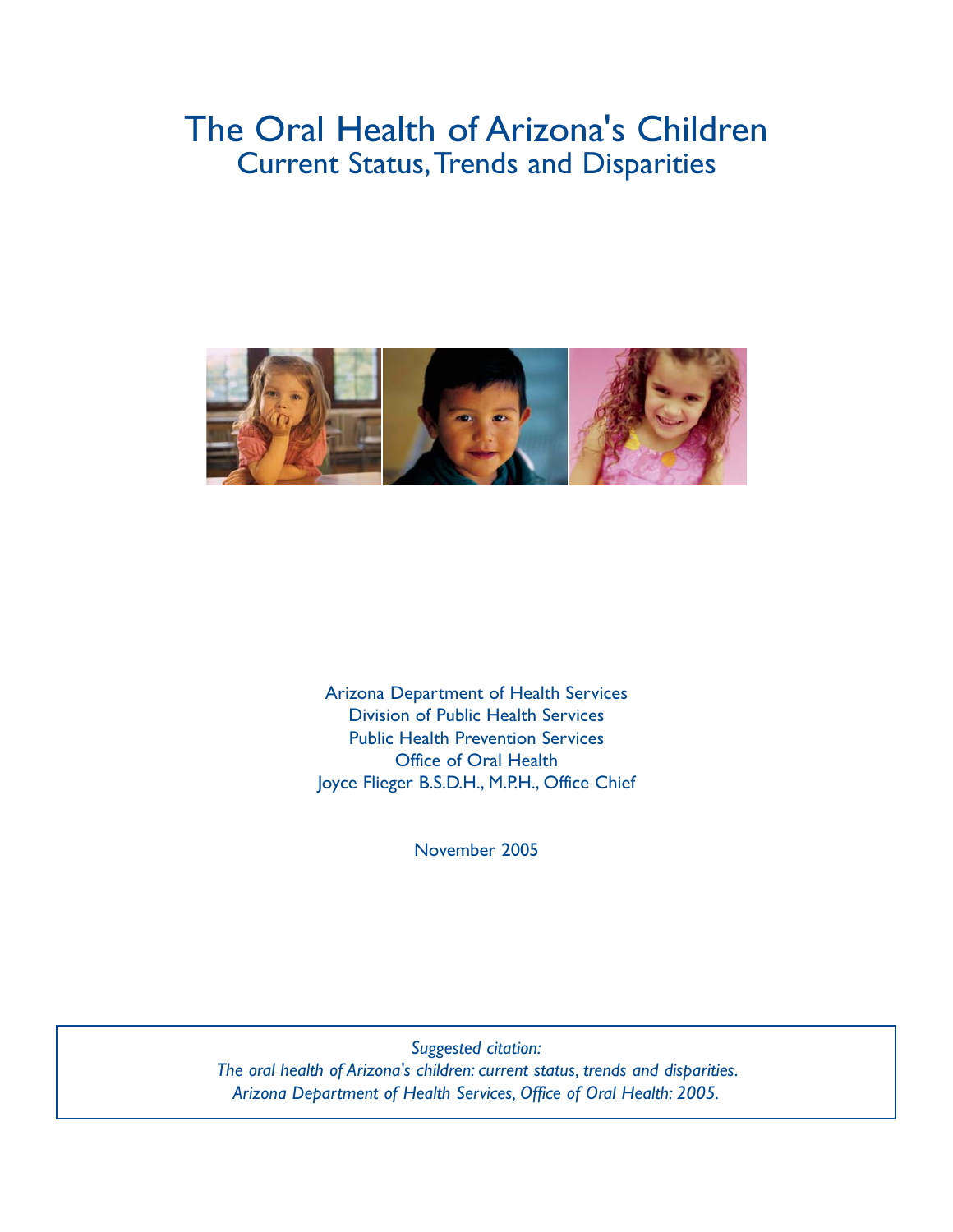## **Acknowledgements**

Kathy Phipps Dr.P.H. Judy A. White R.D.H., M.P.H.

**Report Writer Editor and Contributor**

**Contributor** Julia K.Wacloff R.D.H., M.S.

#### **Survey Planning and Design Survey Analysis**

Don S.Altman D.D.S., M.P.H., M.B.A., M.A. Michael Manz D.D.S., M.P.H. Julie Tang D.M.D., M.P.H. Kathy Phipps Dr.P.H. Karen Christen R.D.H., M.E.d. Connie Baine R.D.H., B.S. Kathy Londeree R.D.H., B.S.

#### **Project Coordinators**

Kneka P. Smith R.D.H., B.S. Judy A. White R.D.H., M.P.H.

#### **Screeners**

Connie Baine R.D.H. Kathy Graham R.D.H., B.S. Laurie Clark R.D.H. Janice Hildebrand R.D.H., B.S. Carolyn Holman R.D.H. Elaine Mamola R.D.H. Dortha Carver R.D.H. Margaret Perry R.D.H., B.S., M.B.A. Janice Cardiello R.D.H. Marsha Thiele R.D.H. Tamara Davis R.D.H. Julia K.Wacloff R.D.H., M.S. Samantha Fancher R.D.H. Judy A. White R.D.H., M.P.H. Ellen Graberek R.D.H. Jenny Zamora-Garcia R.D.H., E.F.H.

#### **Recorders**

Kasie Pape

Zelbra Ayres Robin House Monica Peterson Cynthia Elton Jenny Jessup Carolyn Romero-Anaya Jan Frandsen Melinda Linquist Vonceil Sanchez Karen Hooker Barbara Messer Wendy Unrein Wanda Horan Prudence Nelson Debra Werner

The Arizona Department of Health Services, Office of Oral Health would like to acknowledge the contributions of the Office of Oral Health staff, and county and regional survey coordinators.The Office of Oral Health would also like to thank the Arizona Department of Education, and the communities and schools in Arizona for their participation.

The Arizona Children's Dental Survey was funded by a grant from Maternal and Child Health.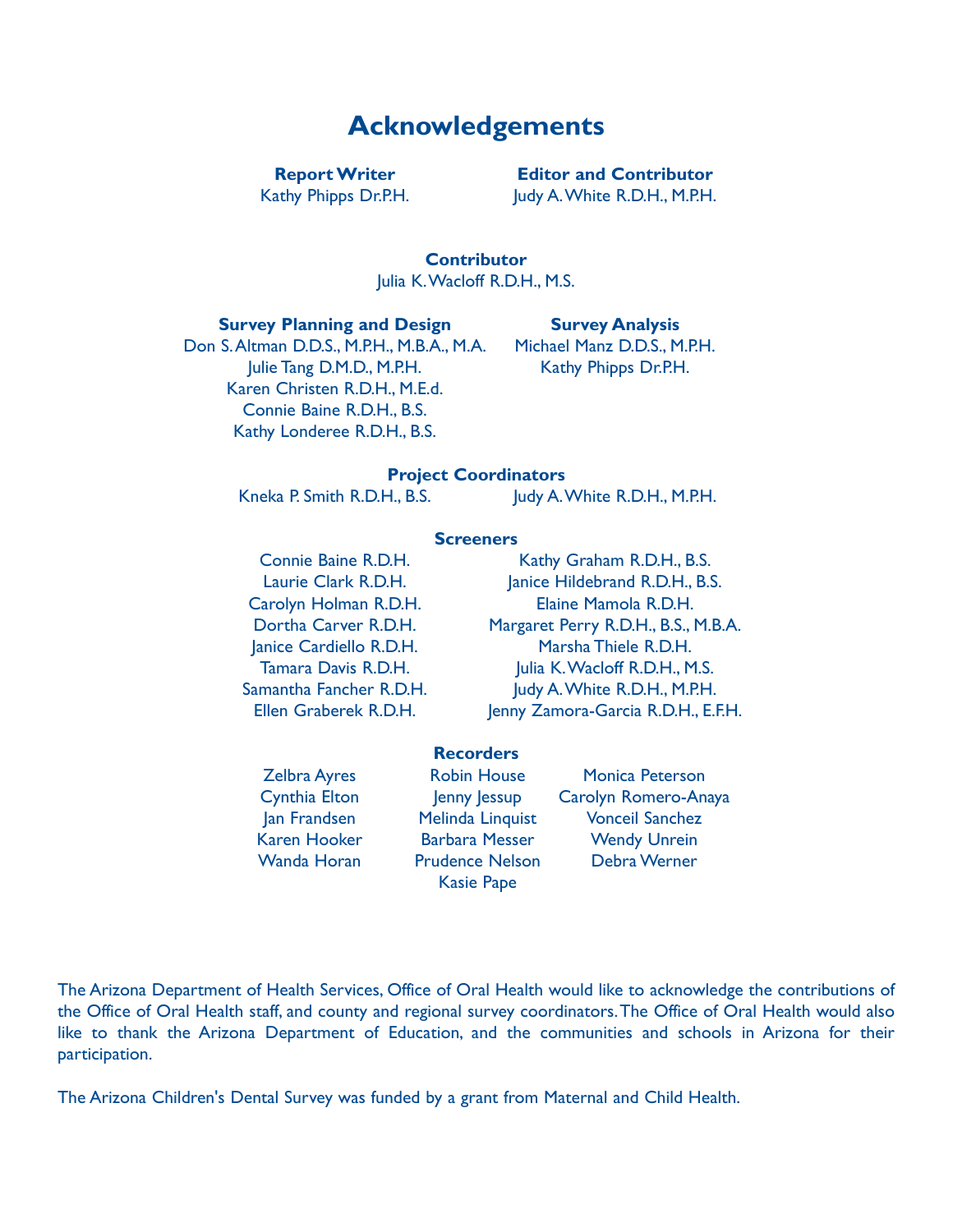

## **Table of Contents**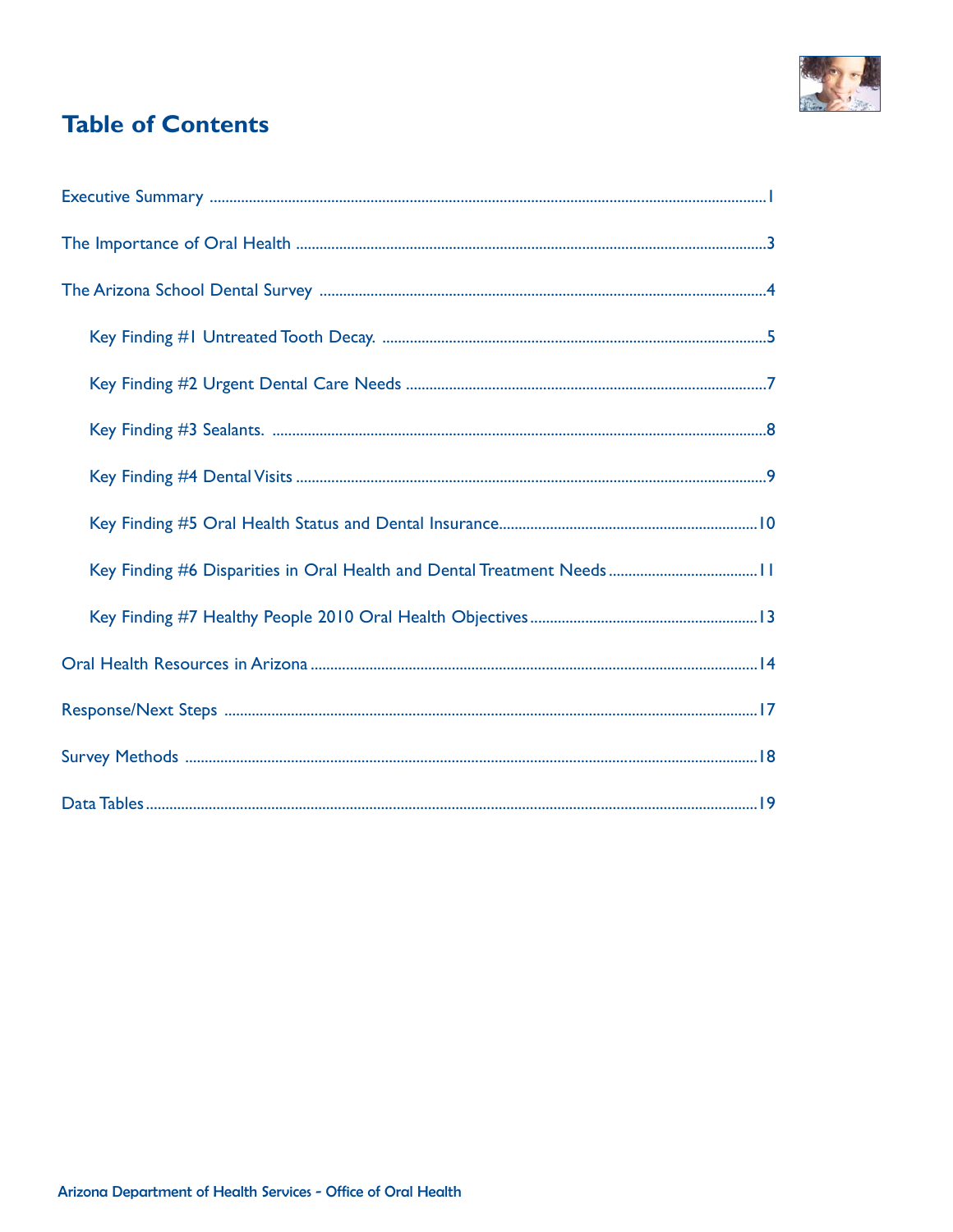

EXECUTIVE SUMMARY

### **The Problem**

Tooth decay is an infectious disease process affecting both children and adults. Even though the prevalence of tooth decay in the United States has declined over the last 30 years, it remains one of the most prevalent diseases known to man.<sup>1</sup> Low-income and minority children have more untreated decay and visit the dentist less frequently.

Oral disease is progressive and cumulative and becomes more complex over time. If left untreated, tooth decay can lead to needless pain and suffering; difficulty in speaking, chewing, and swallowing; missed school days; increased cost of care; the risk of other systemic health problems due to poor nutrition; and loss of self-esteem. Additionally, connections are emerging between the condition of the mouth and diabetes, heart disease, and adverse pregnancy outcomes.<sup>2</sup>

From 1999-2003, The Arizona Department of Health Services (ADHS), Office of Oral Health (OOH) conducted a statewide dental survey (the Arizona School Dental Survey) to determine the oral health status of Arizona's children and develop policy recommendations to improve oral health. More than 13,000 children were screened in kindergarten, first, second and third grade. Results were compared to a similar dental survey conducted in 1987-1990; overall, it was found that, in 2003, tooth decay continues to be a major problem for Arizona's children. Seven key findings were identified.

1 Burt BA, Eklund SA. Dentistry, Dental Practice, and the Community. Saunders, Philadelphia, 1999.

2 Oral Health in America:A Report of the Surgeon General. Department of Health and Human Services, Washington, DC, 2000.

### **Key Findings**

- **1.** Almost 39% of Arizona's third grade children have untreated tooth decay.
- **2.** Almost 9% of Arizona's children in kindergarten to third grade have urgent dental care needs.
- **3.** While 31% of Arizona's eight year-old children have at least one sealant, 81% need initial or additional sealants.
- **4.** Only 57% of Arizona's children in kindergarten through third grade visited the dentist in the last year.
- **5.** Oral health status varies among children with different types of dental insurance, and among children with and without dental insurance.
- **6.** Arizona has substantial disparities in oral health. Low-income children, Hispanic children, and children of racial minority have more dental treatment needs.
- **7.** Arizona falls far short of Healthy Arizona 2010 and Healthy People 2010 oral health objectives.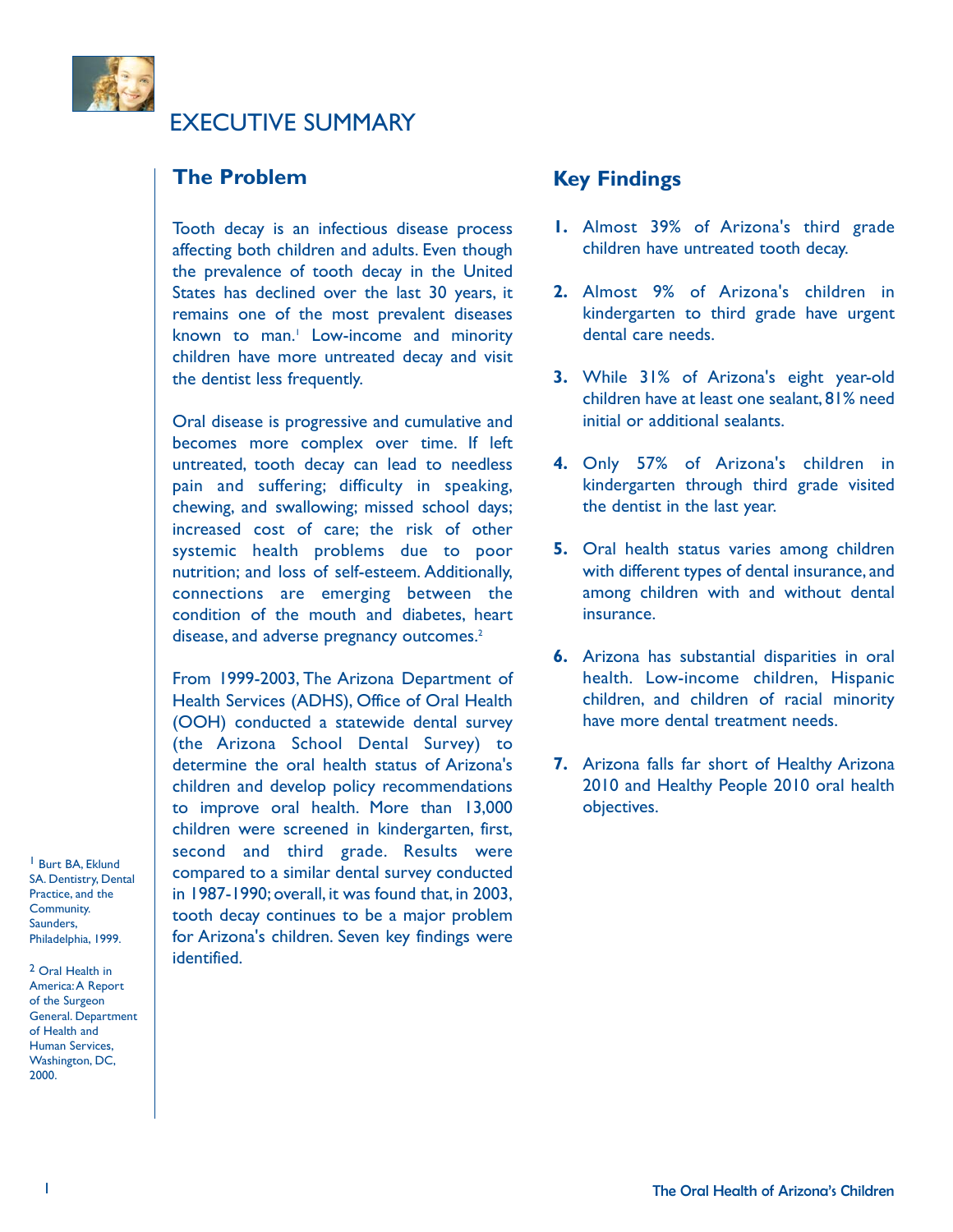

### **Response/Recommendations**

The 1987-1990 survey results started an expansion of efforts to provide more preventive oral health services to children in Arizona. While large strides have been made, Arizona has not been completely successful in assuring statewide comprehensive interventions to prevent oral disease. This is true for school age children, preschool children, toddlers and their caregivers, and other adult populations including older adults and people with special health care needs.

Several strategies could be implemented to improve oral health in Arizona including:

- Expand access to community water fluoridation.
- Increase availability of dental insurance to all high-risk children and adults.
- $\bullet$  Increase the number of people with dental insurance who use their annual dental benefits for themselves and their children.
- Promote annual dental visits as a minimum standard of dental care, particularly for high-risk children by one year of age.
- Expand comprehensive evidence-based dental disease prevention strategies to include all pregnant women, infants and toddlers.
- Expand the school-based dental sealant program to reach all eligible schools in all counties, and stress the importance of sealants and preventive care for all children.
- $\bullet$  Increase the number of dentists participating in the Arizona Cost Containment System (AHCCCS).
- Increase the number of dental providers practicing in underserved areas.
- Educate medical care providers about the relationship of oral health and general health.
- Expand the State's dental public health infrastructure.

Private and public sectors must be encouraged and supported to collaboratively participate in mobilizing resources and developing policy to pursue and sustain these strategies.

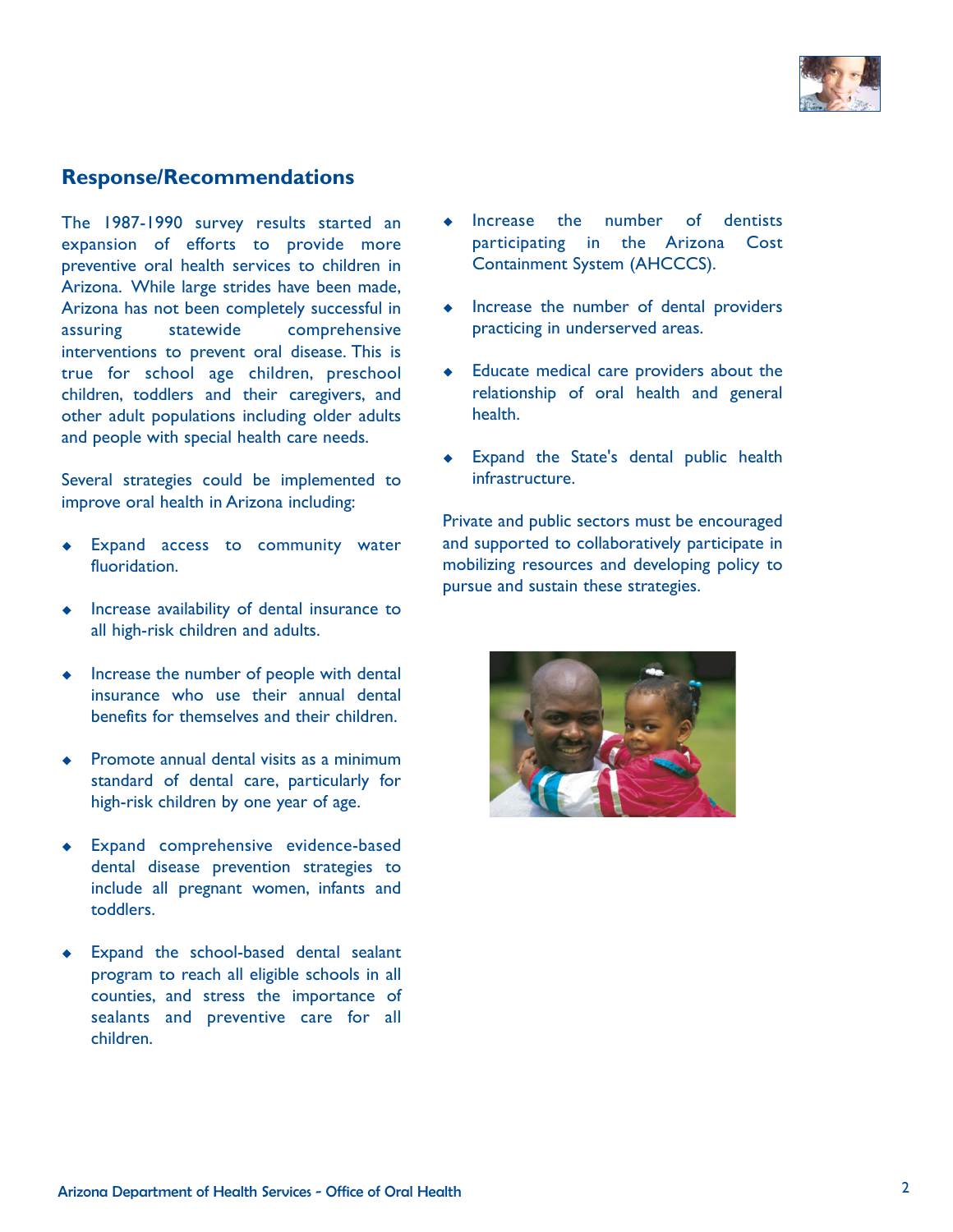

## THE IMPORTANCE OF ORAL HEALTH

1 Edelstein B, Douglass C. Dispelling the cavity free myth. Public Health Reports 1995, 110:522-30.

2 Arizona Dental Survey of Preschool Children, 1994-1995. Arizona Department of Health Services, Office of Oral Health.

3 Oral Health of Arizona Children. Arizona Department of Health Services, Office of Oral Health 2000.

4 National Center for Health Statistics. Current estimates from the National Health Interview Survey, 1996 (Vital and Health Statistics; Series 10, Data from the National Health Survey; no. 200). Hyattsville, MD, 1996.

5 Oral Health in America:A Report of the Surgeon General. Department of Health and Human Services, Washington, DC, 2000.

6 Vargas CM, Crall JJ, Schneider DA. Sociodemographic distribution of pediatric dental caries, NHANES III, 1988-1994. J Am Dent Assoc 1998,129:1229-38.

7 A National Call to Action to Promote Oral Health. Rockville, MD: US Dept of Health and Human Services. HIH Publication #03- 5303, May 2003.

### **"The mouth reflects general health and well-being."**

Former Surgeon General David Satcher, 2000

Tooth decay is an infectious disease process affecting both children and adults. It is probably the most widespread disease known to man.Tooth decay is the single most common chronic disease of childhood, five times more common than asthma.<sup>1</sup> About 22% of two year-olds in Arizona have decay experience.<sup>2</sup> Tooth decay has affected 60% of third grade children; by the time children start high school in

Arizona, 75% have decay.<sup>3</sup> In 1996, children between 5 to 17 years of age missed 1,611,000 school days due to acute dental problems - an average of 3.1 days per 100 students.<sup>4</sup> For too long, the perception that oral health is in some way less important than and separate from general health has been ingrained in the American consciousness, yet if left untreated, tooth decay can lead to difficulty in speaking, chewing, and swallowing, increased cost of care, loss of self-esteem, needless pain, and lost work and school days.

Oral health is more than healthy teeth; oral diseases and disorders also affect health and well being throughout life. Recent studies point to associations between oral infections and diabetes, heart disease, and preterm, lowweight births.<sup>5</sup>

While the prevalence and severity of tooth decay has declined among U.S. school-aged children, it remains a significant problem particularly for certain racial and ethnic groups and low-income children.<sup>6</sup>



By recognizing and understanding the oral health needs of Arizonans, policies can be initiated and advanced to ensure that all Arizonans receive the oral health care they need. Some of the approaches to promote oral health, outlined in Oral Health in America:A Report of the Surgeon General<sup>5</sup> and A National Call to Action to Promote Oral Health<sup>7</sup> include:

- Changing the publics', health providers', and policy makers' perceptions of oral health so that oral health becomes an accepted component of overall health.
- Building an effective health infrastructure that meets the oral health needs of all and integrates oral health into overall health.
- **Engaging in public-private partnerships to** improve the oral health of those who suffer disproportionately from oral disease.
- $\bullet$  Including oral health services in health promotion and disease prevention programs, care delivery systems, and reimbursement schedules.
- Replicating effective programs and proven efforts in improving oral health care access and reducing disease.
- Remove known barriers between people and oral health services.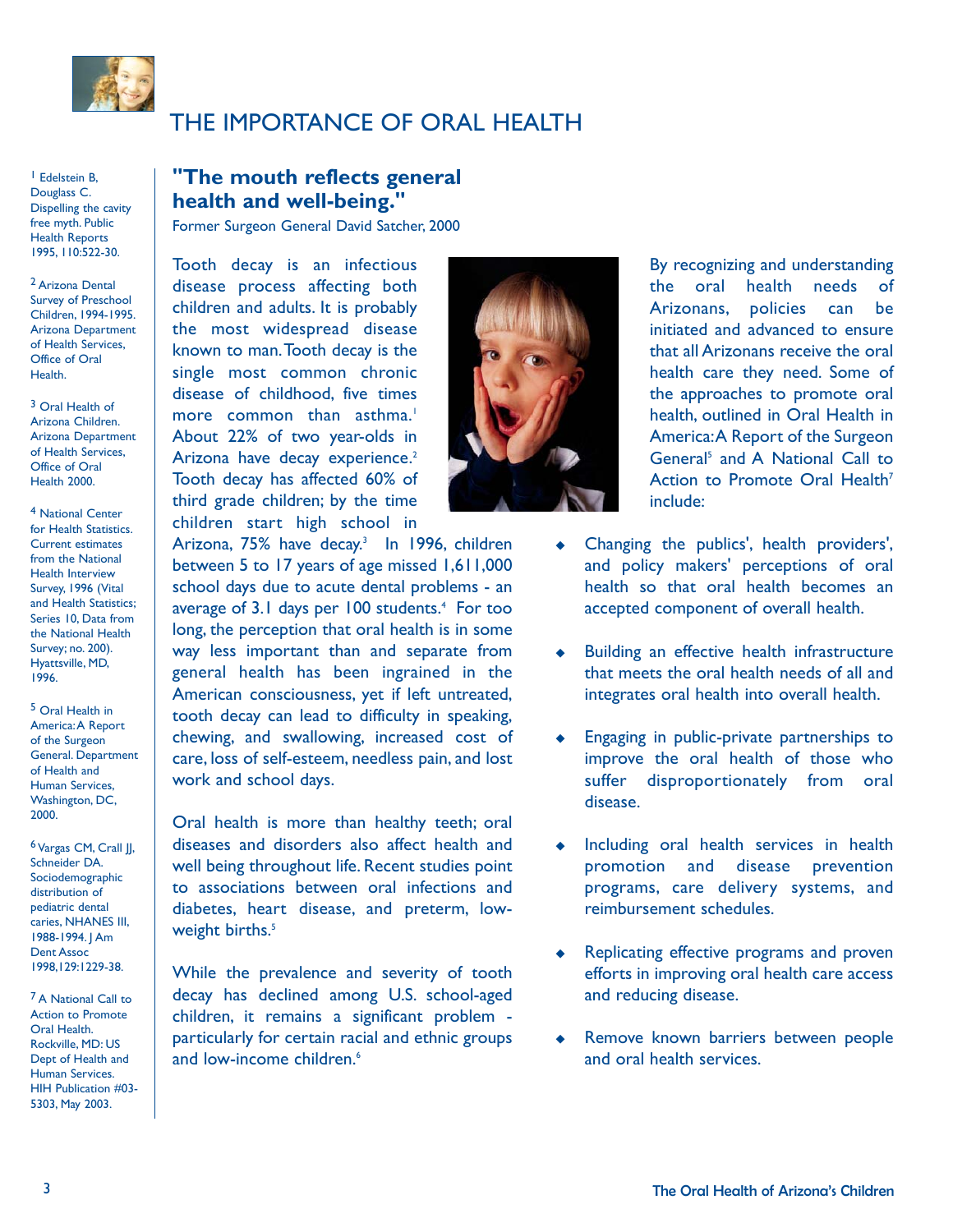

## THE ARIZONA SCHOOL DENTAL SURVEY

### **Introduction**

From 1987-1990, the Arizona Department of Health Services, Office of Oral Health conducted the Arizona Dental Survey of School Age Children. The results of the survey reported that Arizona's elementary school children had more tooth decay experience than the national average along with high levels of untreated decay. Few children had dental sealants.<sup>1</sup>



Based on the results of this survey, the Office of Oral Health defined program goals and targeted dental activities designed to prevent tooth decay in Arizona's children. Some of the activities implemented since 1990 include expansion of community water fluoridation, school-based dental sealant programs, continuation of the fluoride mouth rinse program, and continuation of the dental trailer loan program, which assists communities in establishing permanent dental clinics.

The Office of Oral Health completed a second dental survey from 1999-2003 (Arizona School Dental Survey). Oral health Information was collected on children in kindergarten, first, second and third grades. Dental screenings were conducted in public elementary schools in Arizona communities with a population of 1,000 or more.

More than 13,000 children received dental screenings (approximately 4% of all children enrolled in kindergarten through third grade). Detailed information on the design of the 1999-2003 dental survey can be found in the Survey Methods section of this report.

Results from the 1999-2003 Arizona School dental survey have been organized into seven key findings. These findings highlight the current oral health status of Arizona's children, comparison of oral health status in 1987-1990 to 1999-2003, and oral health disparities in Arizona. Findings are also compared to objectives from Healthy People 2010 and Healthy Arizona 2010.

> 1 Office of Oral Health.About Arizona: Oral Health of Arizona Children. Arizona Department of Health Services, Phoenix,Arizona, 2000.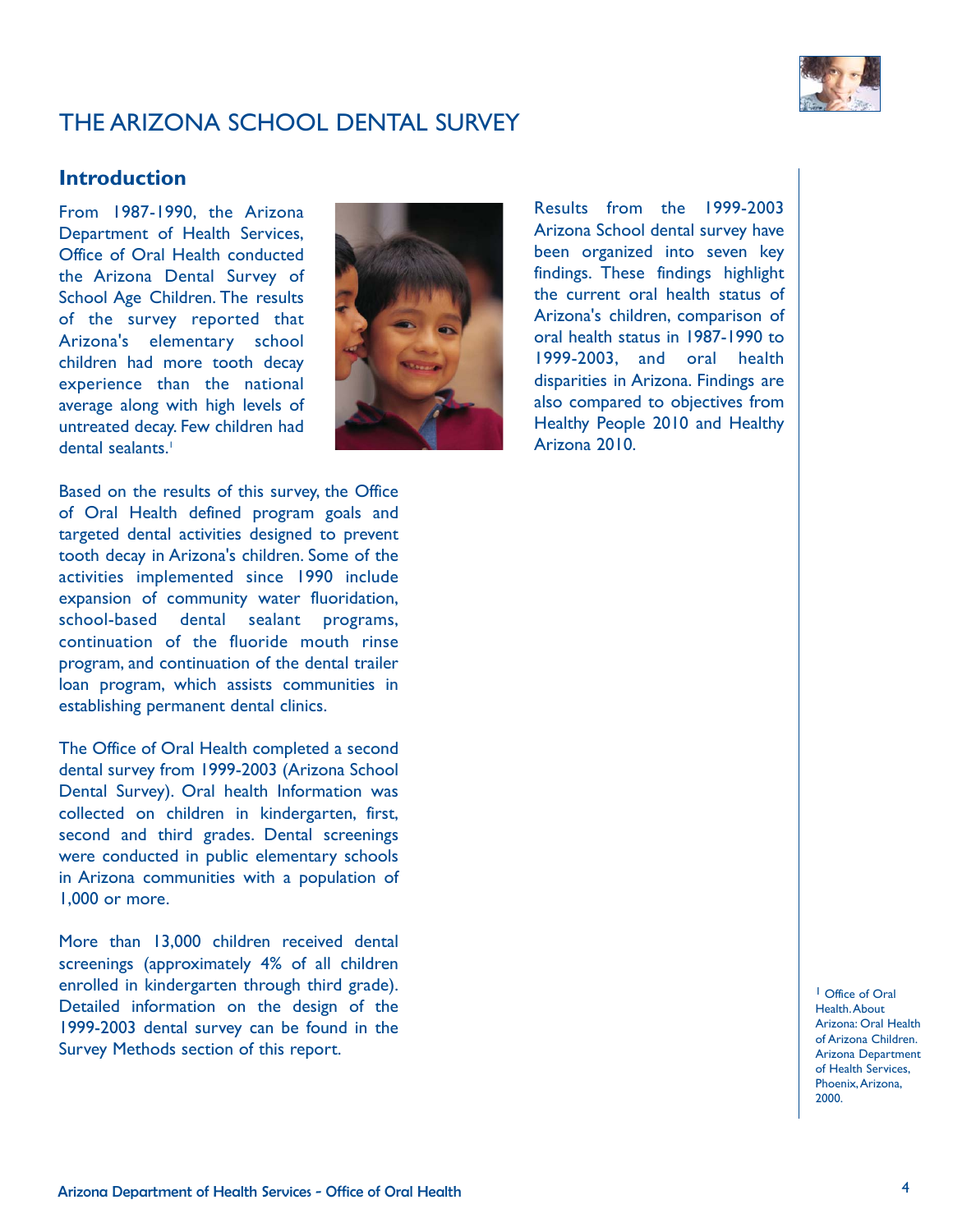

### KEY FINDING #1:ALMOST 39% OF ARIZONA'S THIRD GRADERS HAVE UNTREATED TOOTH DECAY.



#### **Percent of Arizona Children with Untreated Tooth Decay and** Decay Experience by Grade, 1999-2003

The percent of children with untreated tooth decay is consistent across the grades, with almost 39% of all kindergarten through third grade children having untreated tooth decay.

In this survey, decay experience means that a child has had tooth decay in the primary (baby) and/or permanent (adult) teeth in his or her lifetime. Decay experience can be past (fillings, crowns, or teeth that have been extracted because of decay) or present (untreated tooth decay or cavities). Decay experience increases with age (see graph). In Arizona, almost 50% of the children in kindergarten already have decay experience.

### **Comparison to 1987-1990 Survey of School Age Children**

There has been little change in the prevalence of children in Arizona with decay experience in the ten years between the 1987-1990 (61%) and the 1999-2003 surveys (60%). There was, however, a decrease in the mean number of decayed, missing and filled permanent teeth from 0.8 among 8 year olds in 1987-1990 to 0.3 among 8 year olds in 1999-2003. In addition, fewer children had untreated decay in 1999-2003 than they did in 1987-1990<sup>1</sup> (42% of children screened had untreated decay compared to 38% in 1999-2003). Refer to Table 1.

1 Arizona dental survey of school age children 1987-1990. Arizona Department of Health Services, OOH.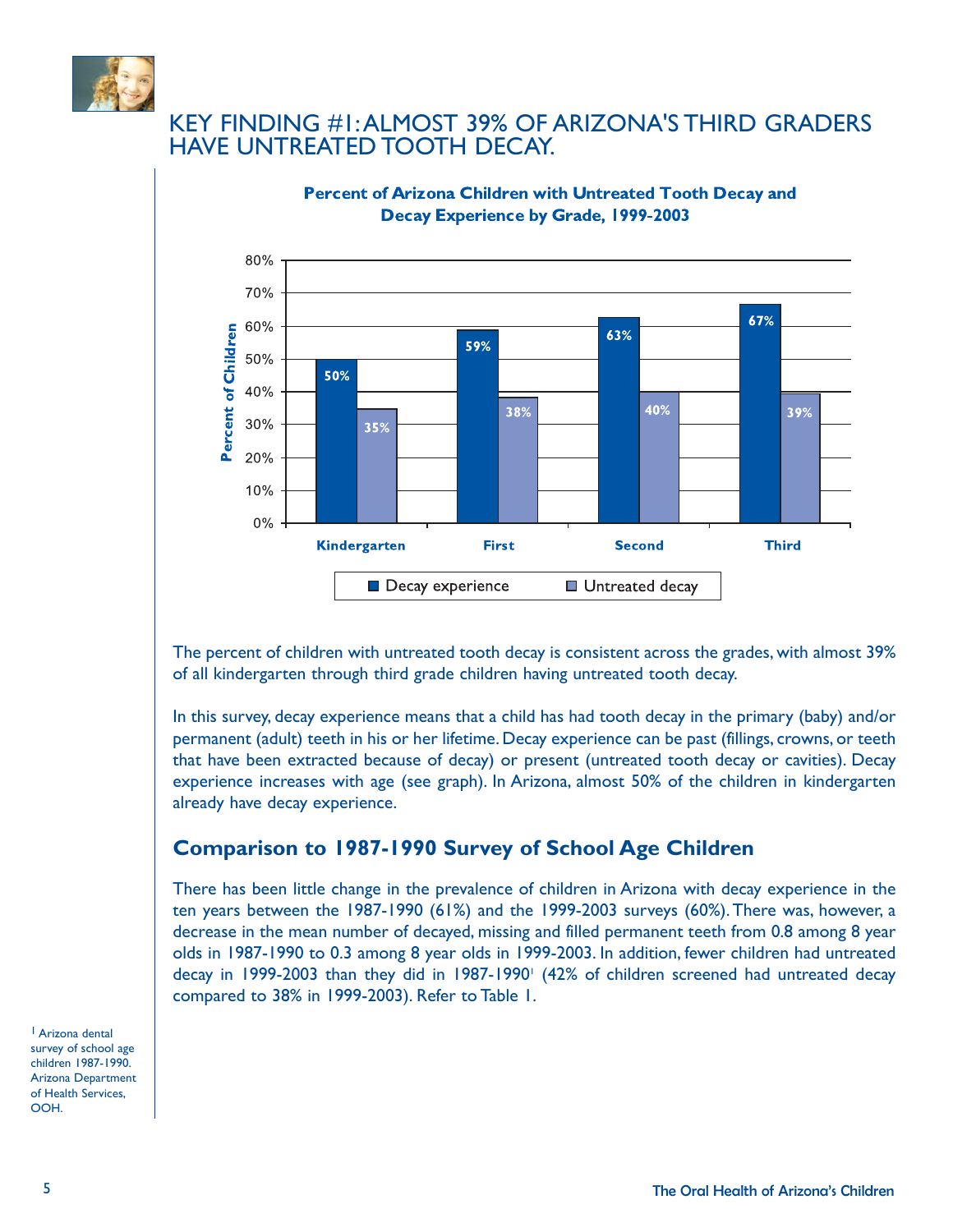

## KEY FINDING #1 (CONT):ALMOST 39% OF ARIZONA'S THIRD GRADE CHILDREN HAVE UNTREATED TOOTH DECAY.



Of 22 states with oral health data, Arizona ranks third highest in the proportion of third grade children with untreated tooth decay.Arkansas has the highest prevalence of untreated decay (42%), followed by Oklahoma (40%), Arizona (39%) and Nevada (39%). Vermont has the lowest prevalence of untreated decay (16%). More Information is available through the National Oral Health Surveillance System (NOHSS), www.cdc.gov/nohss.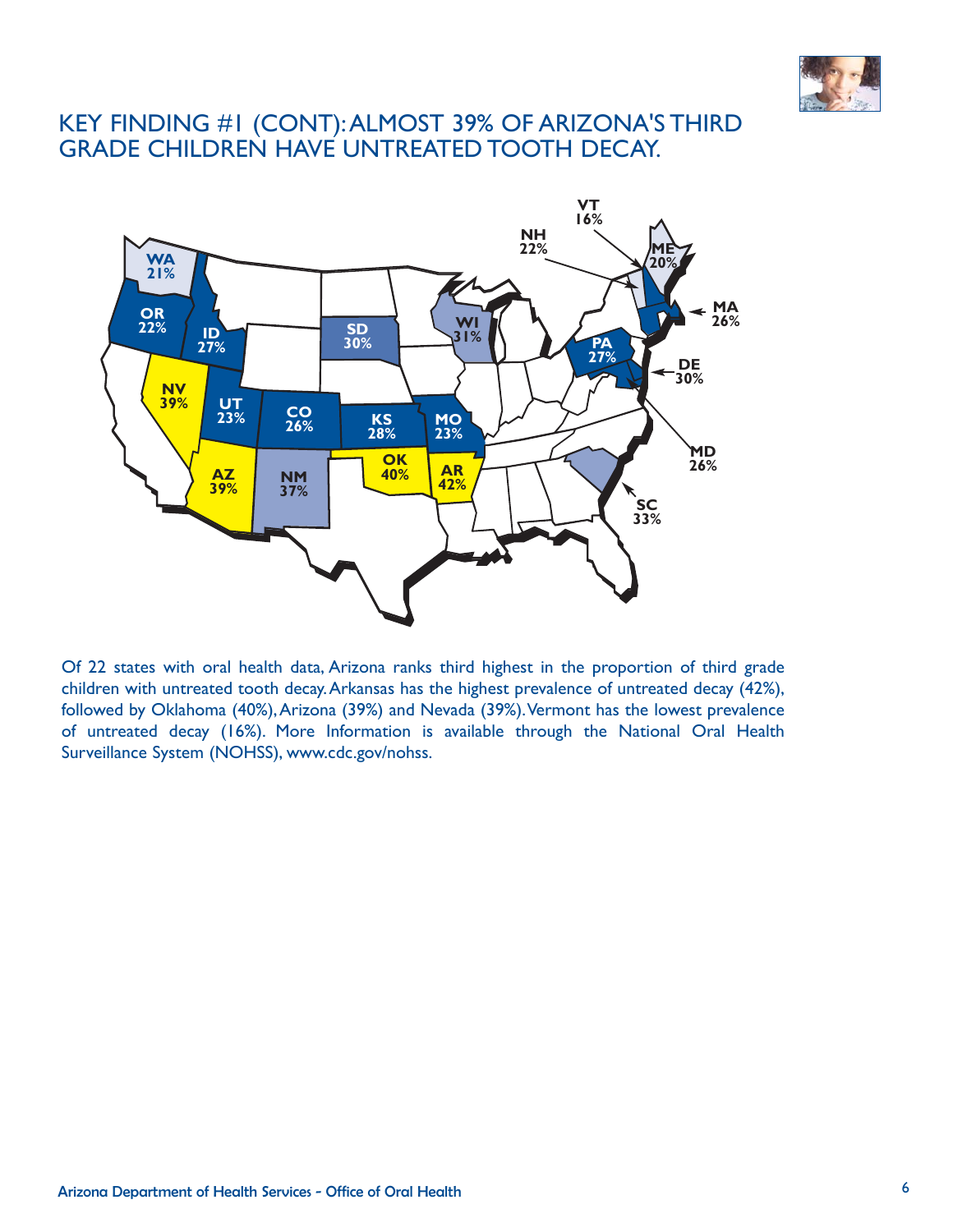

### KEY FINDING #2:ALMOST 9% OF ARIZONA'S KINDERGARTEN-THIRD GRADE CHILDREN HAVE URGENT DENTAL CARE NEEDS.



Almost 9% of Arizona's children have urgent treatment needs. In Arizona during the 2003-2004 school year, there were 305,770 children enrolled in kindergarten through third grade; this means that **almost 27,000 children were attending school with dental pain, dental infection, or severely decayed teeth in need of treatment.** It is well documented that children in pain are less likely to learn.<sup>1</sup> Since this survey was a screening and not a full dental examination that included radiographs (x-rays), **this number is likely to be underestimated.**An additional 30% of Arizona's children in kindergarten through third grade need non-urgent dental treatment.

### Comparison to 1987-1990 Survey of School- Aged Children

1 Oral Health and Learning. National Center for Education in Maternal and Child Health,Arlington,VA, 2001. (Available at www.mchoralhealth. org/PDFs/Learningfac tsheet.pdf.)

2 Arizona dental survey of school age children 1987-1990. Arizona Department of Health Services, Office of Oral Health.

Substantially fewer children need urgent care compared to a decade ago. In 1987-1990, 16% of the 6-8 year old children needed urgent care<sup>2</sup>, compared to 9% of the 6-8 year old children screened in 1999- 2003. Refer to Table 1.



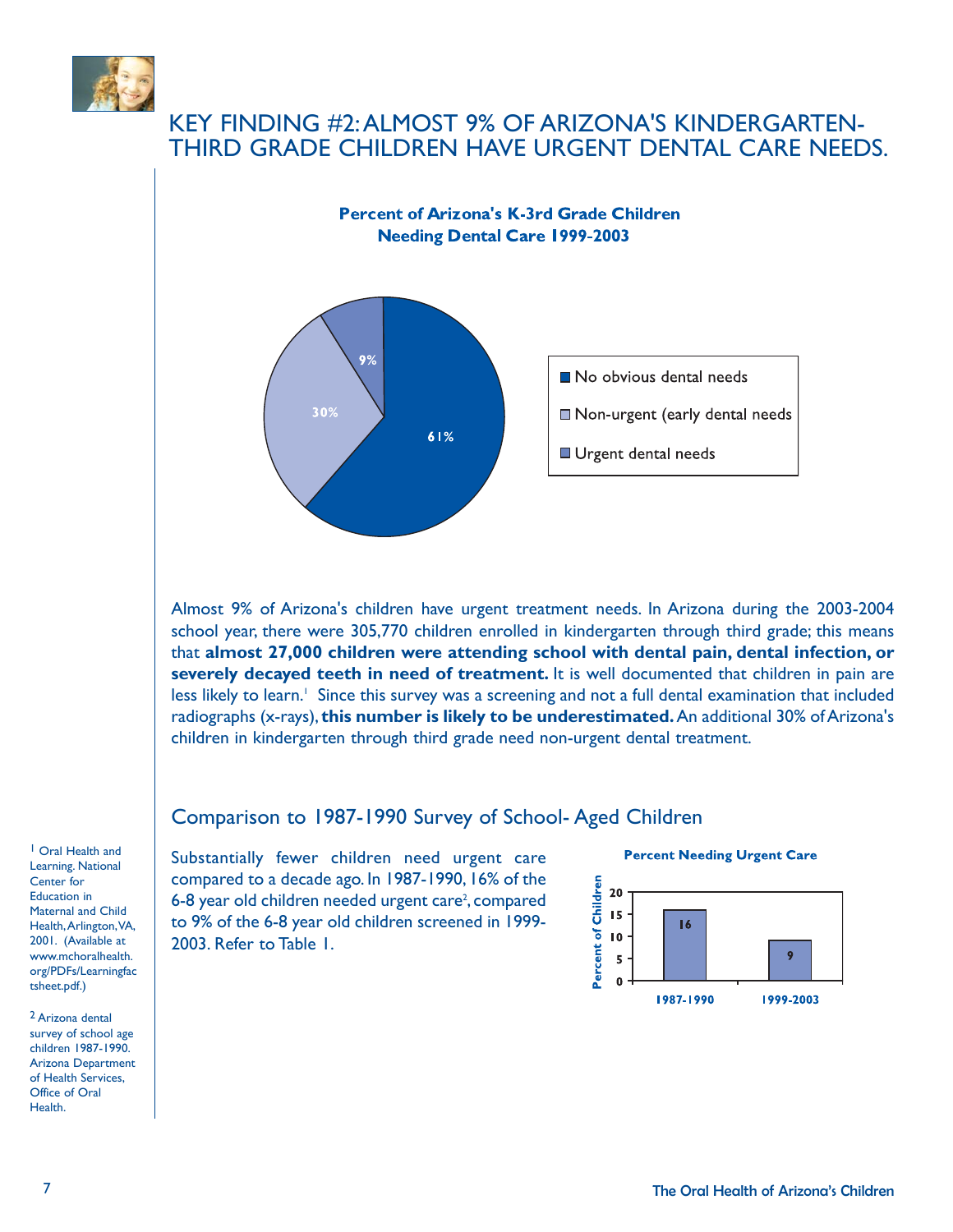

### KEY FINDING #3:WHILE 31% OF ARIZONA'S EIGHT YEAR-OLD CHILDREN HAVE AT LEAST ONE SEALANT, 81% NEED INITIAL OR ADDITIONAL SEALANTS.



Dental sealants are a plastic coating applied to the chewing surfaces of the back teeth. They are a safe, effective way to prevent tooth decay among schoolchildren. Sealants have been shown to significantly reduce a child's risk for having untreated decay. In some cases, sealants can even stop tooth decay that has already started.<sup>1</sup> In Arizona, only 31% of the eight-year-old children screened had dental sealants, while 81% needed initial or additional sealants.

| <b>Percent of 8-Year-Olds that Have</b> |     |                             |       |  |  |
|-----------------------------------------|-----|-----------------------------|-------|--|--|
|                                         |     | or Need Sealants, 1999-2003 |       |  |  |
| <b>Need</b>                             |     | <b>Have Sealants</b>        |       |  |  |
| <b>Sealants</b>                         | Yes | No                          | Total |  |  |
| Yes                                     | 14% | 67%                         | 81%   |  |  |
| No                                      | 17% | 2%                          | 19%   |  |  |
| Total                                   | 31% | 69%                         | 100%  |  |  |

### **Comparison to 1987-1990 Survey of School Age Children**

We are making progress. Only 8% of children screened in 1987-1990 had sealants.<sup>2</sup> Although most children in Arizona still need them, there has been a 400% increase in the prevalence of dental sealants in the last decade.The increase in sealant prevalence can be at least partially explained by the funding and consequent expansion of school-based sealant programs in Arizona. Refer to Table 1.

1 Heller KE, Reed SG, Bruner FW, Eklund SA, Burt BA. Longitudinal evaluation of sealing molars with and without incinient dental caries in a public health program. J Public Health Dent. 1995;55:148-53.

2 Arizona dental survey of school age children 1987-1990. Arizona Department of Health Services, Office of Oral Health.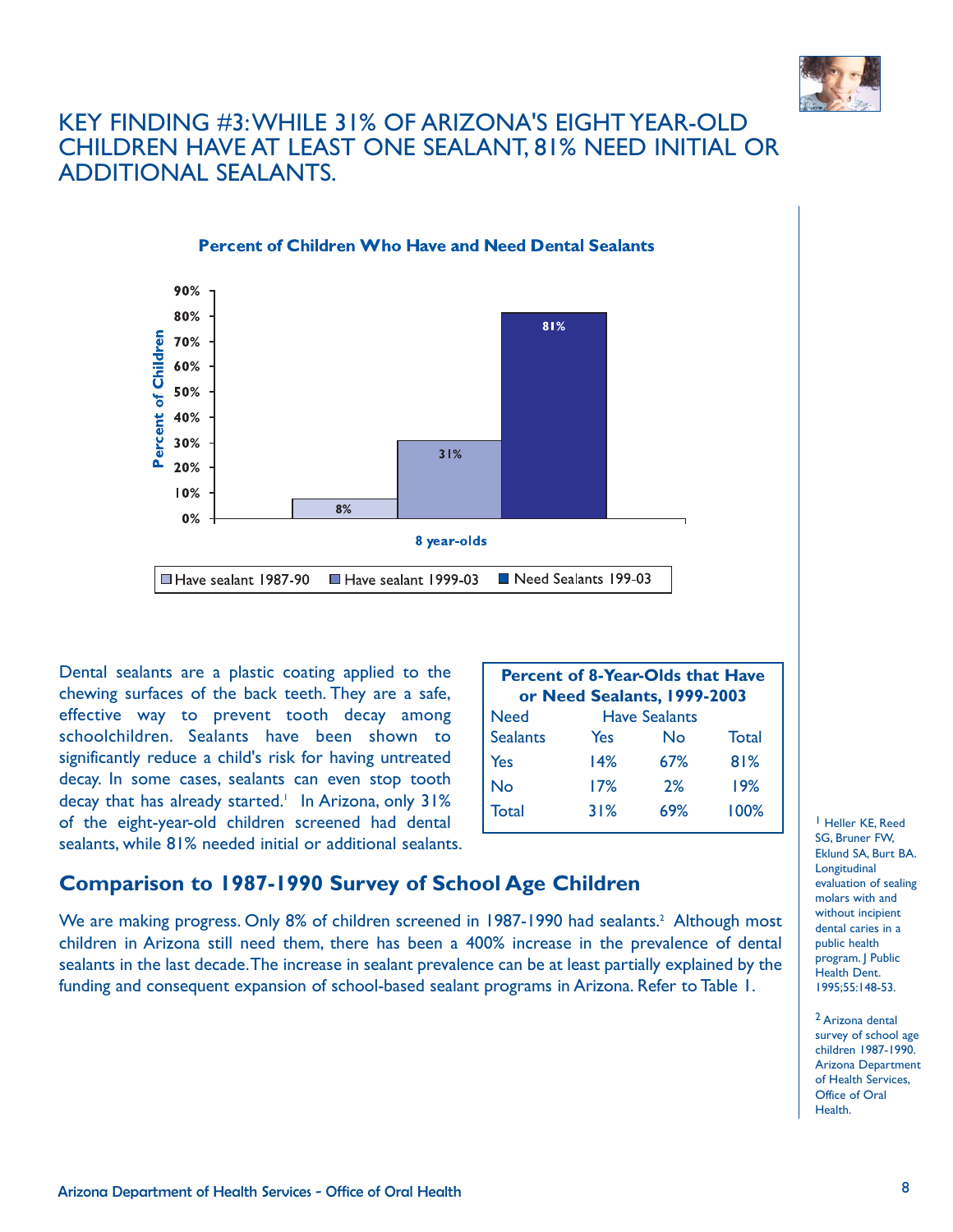

### KEY FINDING #4: ONLY 57% OF THE CHILDREN IN KINDERGARTEN THROUGH THIRD GRADE VISITED THE DENTIST IN THE LAST YEAR.

Parents completed a short questionnaire on dental history. According to their responses, 57% of Arizona's children in kindergarten through third grade had a dental visit in the last year, 27% had been to the dentist more than a year ago, and 16% had never been to the dentist. While the American Academy of Pediatric Dentistry recommends that all children have a dental visit by one year of age, **more than 25% of children old enough to attend kindergarten in Arizona have never seen a dentist.**

> Oral Health of Arizona's K-3rd Graders by Time Since Last Dental Visit, 1999-2003

> > $20$

■ Never been ■ More than I year ago ■ In last year

30

**Percent of Children** 

40

50

٨Ò

1ŏ

 $\Omega$ 

**Urgent dental** care

**Untreated decay** 



#### Time Since Last Dental Visit, 1999-2003



Strategies for increasing the number of people who make annual dental visits may include promoting availability of dental insurance benefits for all, promoting use of annual dental benefits by insurance plan enrollees, educating parents and health care professionals about the importance of dental visits for children by one year of age, and maximizing use of the application process for Dental Health Professional Shortage Areas. Refer to Tables 2-4.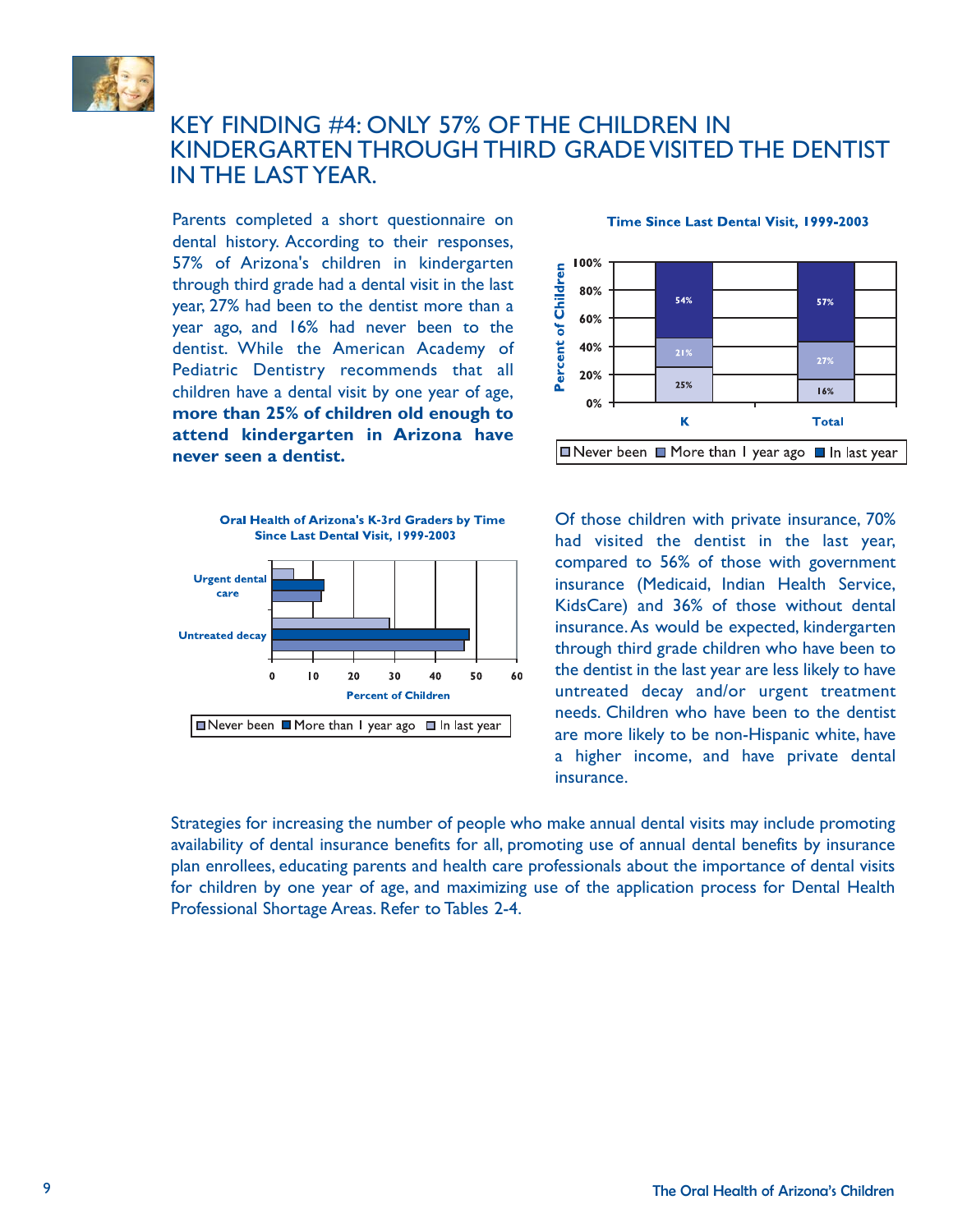

### KEY FINDING #5: ORAL HEALTH STATUS VARIES AMONG CHILDREN WITH DIFFERENT TYPES OF DENTAL INSURANCE, AND AMONG CHILDREN WITH AND WITHOUT DENTAL INSURANCE.

Parents completed a short questionnaire on dental history. According to their responses, approximately 75% of kindergarten through third grade children had dental insurance. Government funded dental insurance programs (Medicaid, Indian Health Service, KidsCare) cover 32%, and private dental insurance covers 43%.**Over 25% of children in kindergarten through third grade have no dental insurance.**



Children with no dental insurance or different types of insurance have different oral health status. Of those children without dental insurance, 47% have untreated decay compared to 44% of those with government insurance and 27% of those with private insurance. Children without insurance or with government insurance are more likely to need urgent dental care (13% and 10% respectively) than do children with private insurance (4%).



Third grade children with government or private insurance are equally likely to have dental sealants (40%), while children without any dental insurance are much less likely to have dental sealants (24%). Refer to Tables 2 and 3.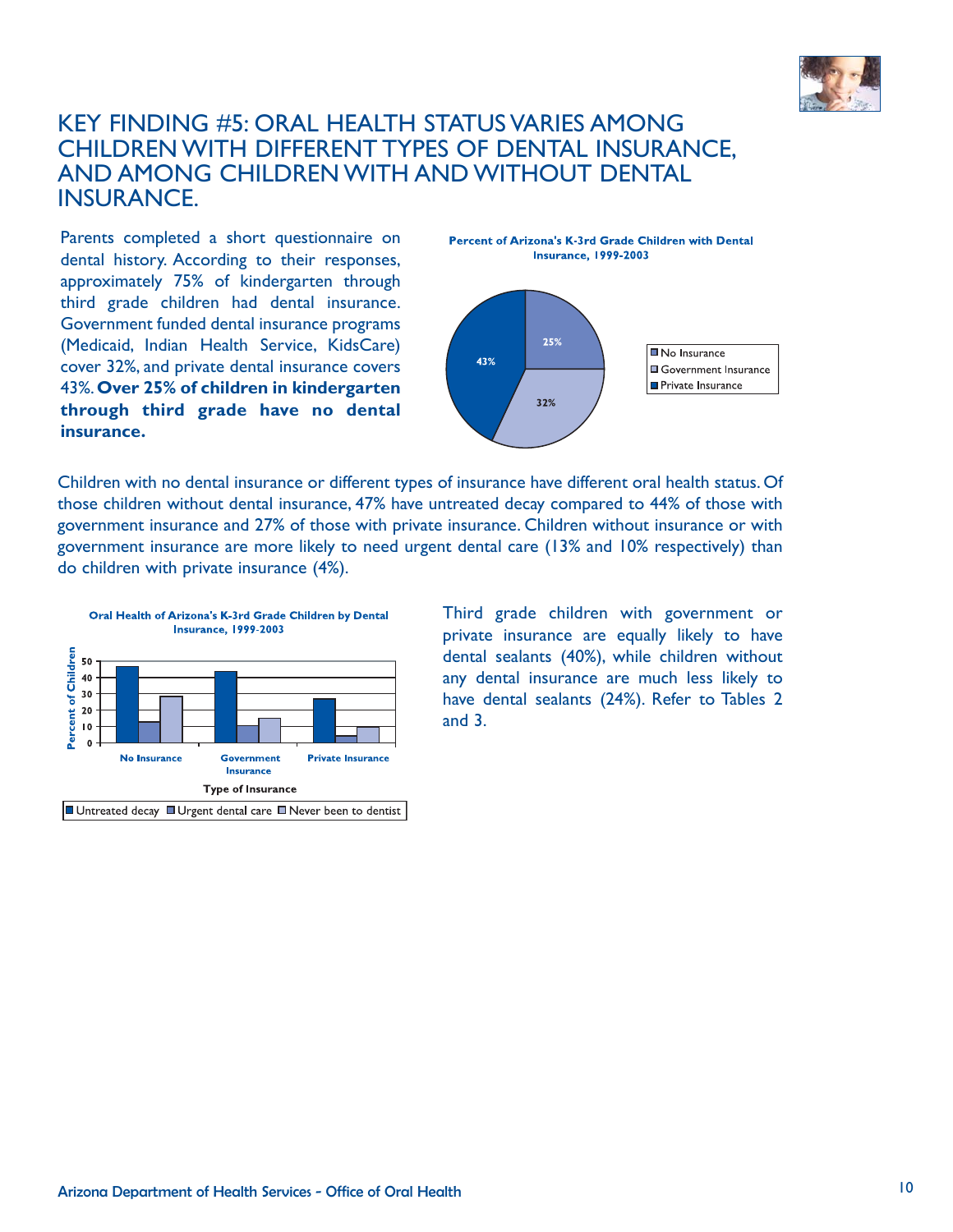

### KEY FINDING #6:ARIZONA HAS SUBSTANTIAL DISPARITIES IN ORAL HEALTH. LOW-INCOME CHILDREN, HISPANIC CHILDREN, AND CHILDREN OF RACIAL MINORITY HAVE MORE DENTAL TREATMENT NEEDS.



#### Oral Health of Arizona's K-3rd Grade Children by Income, 1999-2003

As the graph shows, there is an inverse relationship between income and untreated tooth decay (in other words, as income increases, tooth decay decreases). Over 50% of children from low-income households have untreated decay and 15% have urgent dental needs. More low-income children have never been to a dentist and fewer have dental sealants. Low-income children are also less likely to have dental insurance; 33% of the lowest income children have no dental insurance compared to 13% of the highest income children. Refer to Table 5.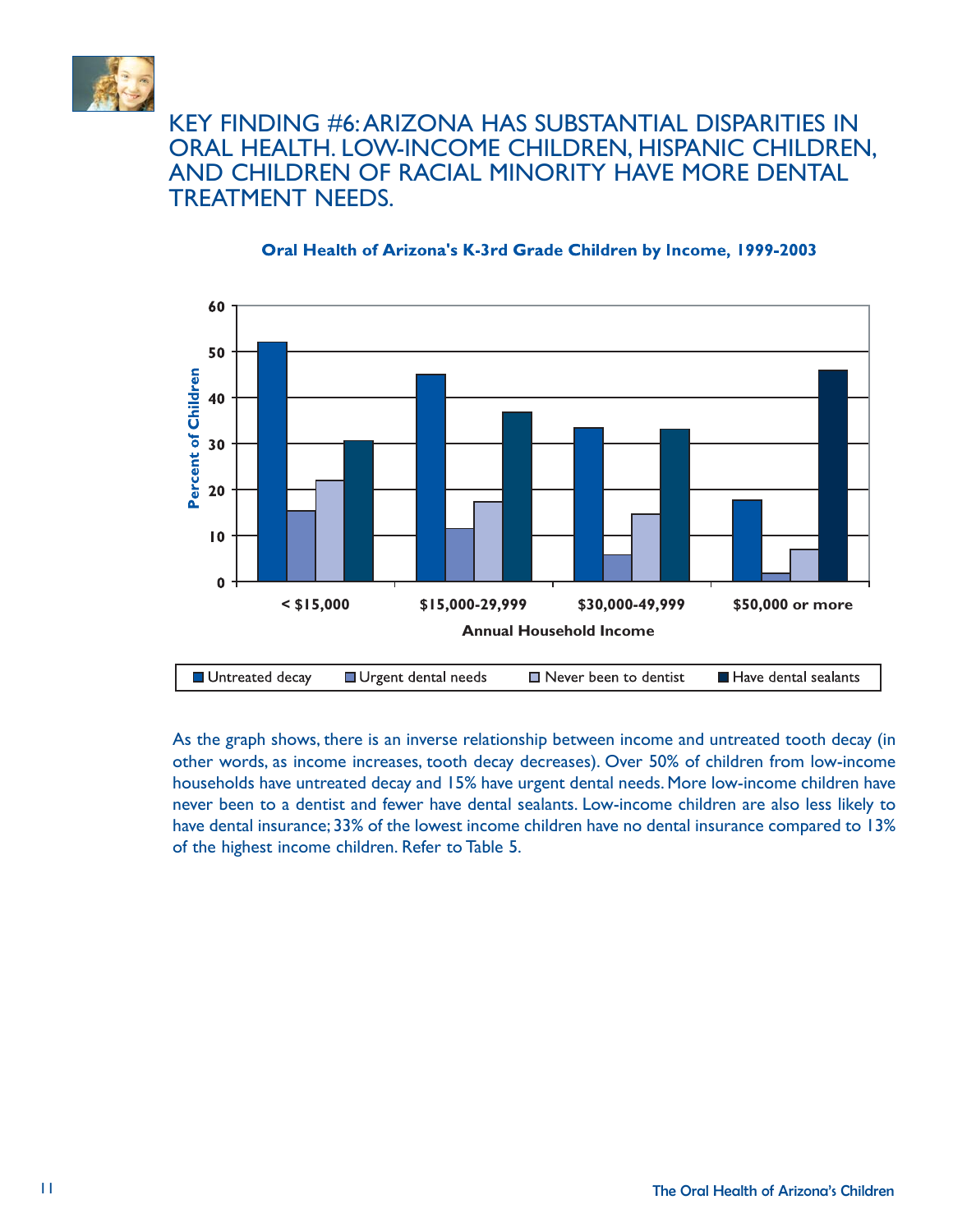

### KEY FINDING #6 (CONT.):ARIZONA HAS SUBSTANTIAL DISPARITIES IN ORAL HEALTH. LOW-INCOME CHILDREN, HISPANIC CHILDREN,AND CHILDREN OF RACIAL MINORITY HAVE MORE DENTAL TREATMENT NEEDS.



#### Oral Health of Arizona Children by Race, 1999-2003

In Arizona, Hispanic children and children of other non-Hispanic racial minorities have more untreated tooth decay (49% and 38%, respectively) than non-Hispanic white children (26%).The need for urgent dental care is highest among Hispanic children (13%) compared to other non-Hispanic races (9%) and white children (4%). More Hispanic children have never been to a dentist.

In addition to having more tooth decay, Hispanic children are less likely to have dental insurance. Thirty-three percent of the Hispanic children have no dental insurance compared to 14% of non-Hispanic races and 20% of white children.

Oral health disparities between racial/ethnic groups in Arizona are further affected by household income. Thirty-eight percent of the Hispanic children are from households with an annual income less than \$15,000 compared to 22% of non-Hispanic races and 11% of non-Hispanic white children. Without controlling for income, Hispanic children are 224% more likely to have decay, but they are only 37% more likely to have decay after controlling for income. Refer to Tables 6, 7, and 8.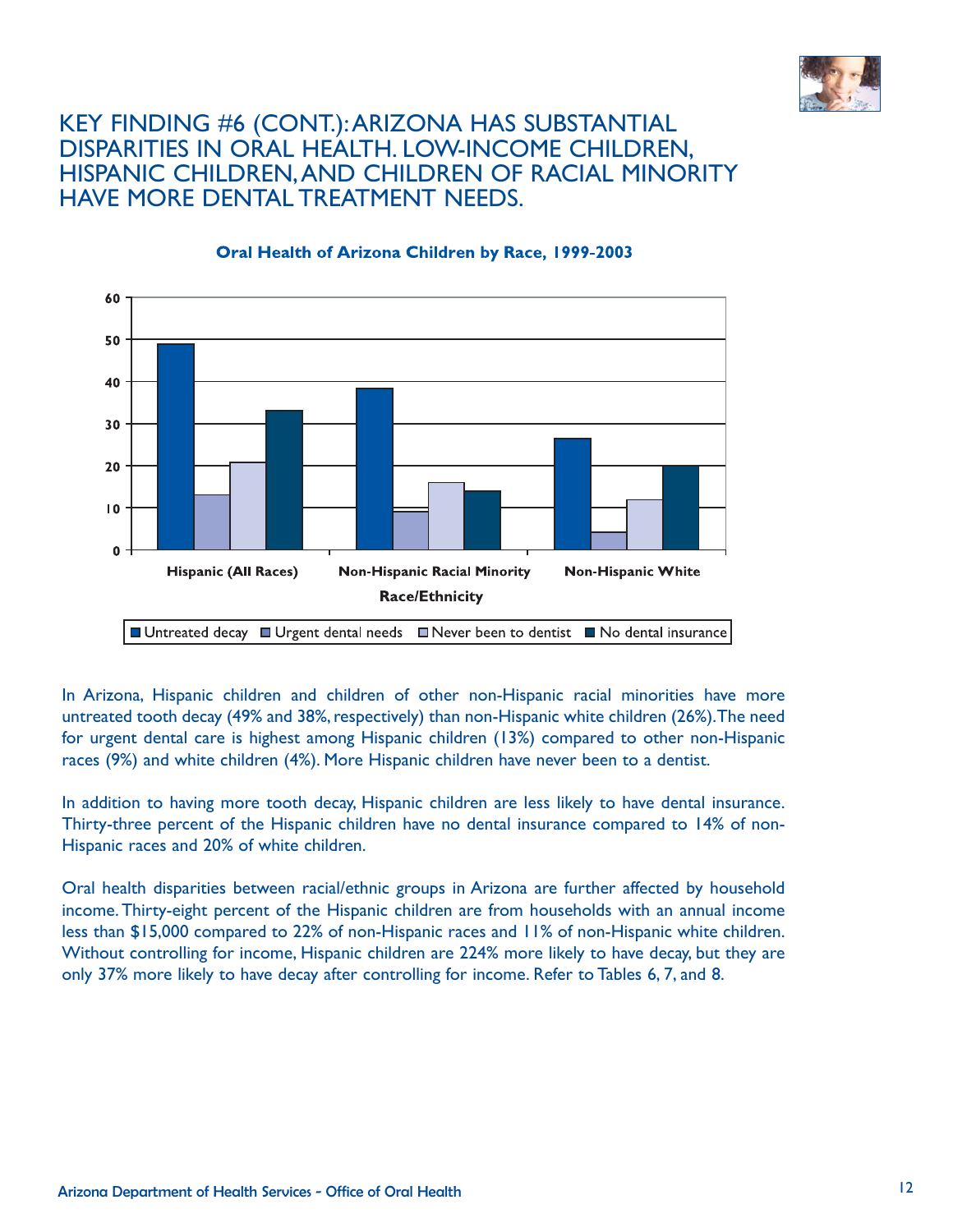

## KEY FINDING #7:ARIZONA FALLS FAR SHORT OF HEALTHY ARIZONA 2010 AND HEALTHY PEOPLE 2010 ORAL HEALTH OBJECTIVES.





*Healthy Arizona 2010 and Healthy People 2010* outline several oral health objectives for elementary school children:

- Decrease the proportion of 6-8 year old children with untreated tooth decay to 21% (Healthy People 2010 and Healthy Arizona 2010).
- Decrease the proportion of 6-8 year old children with decay experience to 42% (Healthy People 2010 and Healthy Arizona 2010).
- Increase the proportion of 8-year-old children with dental sealants to 50% (Healthy People 2010).

Thirty-eight percent of Arizona's 6-8 year-old children have untreated caries compared to the *Healthy Arizona and Healthy People 2010* objective of 21%.Almost 61% of the 6-8 year-old children in Arizona have decay experience - substantially higher than the *Healthy Arizona and Healthy People 2010* objective of 42%. Only 31% of Arizona's 8-year-olds have dental sealants while the 2010 objective is 50%.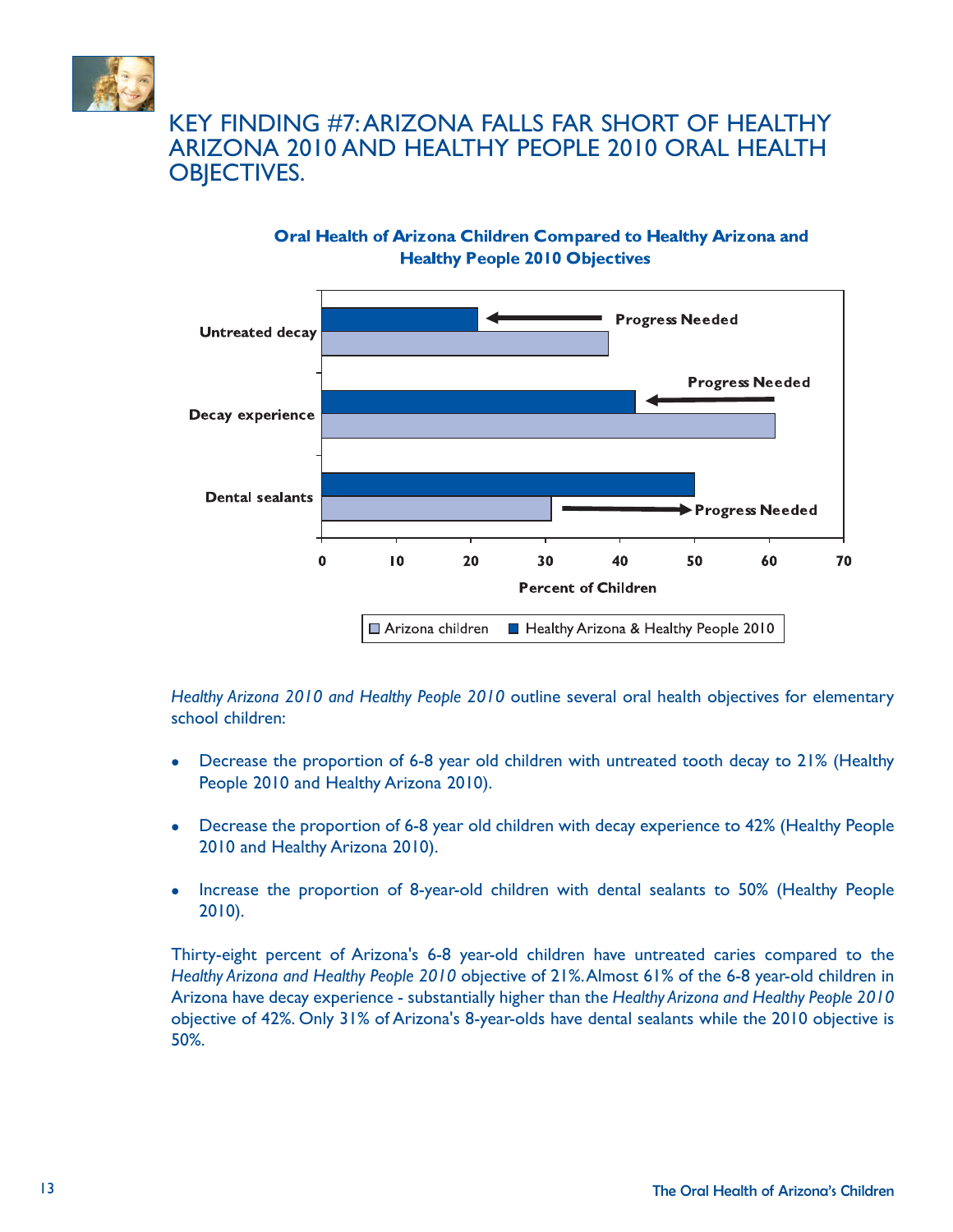

## ORAL HEALTH RESOURCES IN ARIZONA

In order to improve the oral health of Arizona's residents, resources are necessary for both the prevention and treatment of tooth decay.

The Arizona Department of Health Services (ADHS), Office of Oral Health (OOH) directs

several oral disease prevention activities. The State's schoolbased dental sealant program targets high-risk schools where at least 65% of the children participate in the free or reduced price meal program (FRL). In 2003, 140 schools participated in five counties and 7,677 children in second and sixth grade received sealants.The need exceeds the funding and resources available, with over 500 schools/facilities in Arizona meeting high-risk criteria.



The State's school based fluoride mouth rinse program targets schools in non-fluoridated communities with at least 50% of their student population on FRL. In FY 2003, the program served 26,500 children in 67 schools throughout Arizona.<sup>1</sup>

The Office of Oral Health has a mobile dental trailer program. Three trailers, each with two fully equipped dental units, are on loan, by application, for a five-year period. Applicants must staff the trailers to provide treatment and demonstrate sustainability of the treatment services after the five-year loan period. The trailer program has been in operation for 30 years.

In 2003, ADHS Office of Oral Health was awarded a grant from the Robert Wood Johnson Foundation for the Arizona State Action for Oral Health Access. This project funds eight initiatives to test comprehensive

new ways to improve oral health access for low-income, minority, and disabled people.The goals are to expand the number of providers and those who will see low-income, minority and disabled people, and to increase consumer

and provider education.

In 2004, the Office of Oral Health was awarded a grant from the Association of State and Territorial Chronic Disease Program Directors to learn more about senior oral health status and preventive approaches to dental disease in the four Arizona counties bordering Mexico.

#### **Other Resources**

Community water fluoridation, named one of the top 10

accomplishments in public health in the last century, is an effective method for preventing tooth decay in both children and adults. $2 \ln$ 2003, about 55% of Arizonans served by public water systems had access to optimally fluoridated drinking water (see below).<sup>3</sup>

#### **Water Fluoridation in Arizona**

The following communities adjust water fluoridation to optimal levels:

| <b>Bisbee</b>  | <b>Glendale</b> | Phoenix      |
|----------------|-----------------|--------------|
| Chandler       | <b>Mesa</b>     | <b>Tempe</b> |
| <b>Gilbert</b> | Peoria          | Yuma         |

Additionally, many communities in Arizona have naturally occurring, optimal levels of fluoride. For more information on water fluoridation and water systems in your county, please go to:

http://apps.nccd.cdc.gov/MWF/CountyDataV.asp?State=AZ

1 Program data, Arizona Department of Health Services, Office of Oral Health.

2 Achievements in Public Health, 1900- 1999: Fluoridation of Drinking Water to Prevent Dental Caries. MMWR 1999; 48:933-40.

3 Centers for Disease Control and Prevention,Water Fluoridation Reporting System, 2000.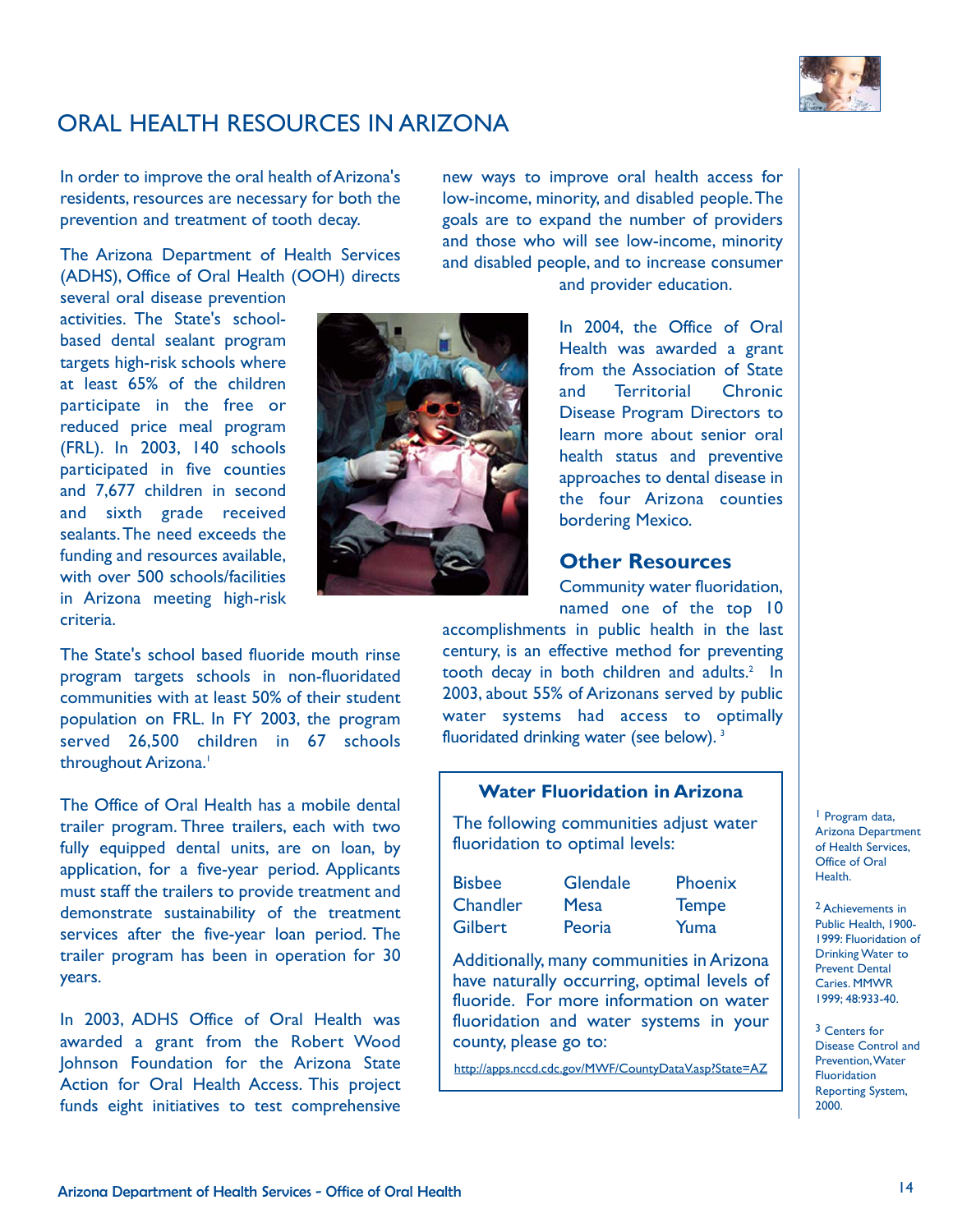

There are a variety of venues that provide dental treatment services in Arizona, including dentists in private practice, community-based clinics, community health centers, and Indian Health Service and tribal clinics. In 2003, 67 clinics provided care at free or reduced fees to their eligible populations (see map).<sup>1</sup>

In 2003, the Arizona School of Dentistry and Oral Health accepted its first class of 54 students to be trained as dentists. There are also five dental hygiene programs in the state (Bullhead City, Flagstaff, the Phoenix Metro area [3], and Tucson). All of these educational programs train future dental health care providers and provide care for the population.

Most individuals in Arizona receive their dental care from private practice dentists. In June of 2003, 2,635 dentists were licensed and practicing in Arizona.<sup>2</sup> Using the population estimate of  $5,579,222$  for  $2003$ ,<sup>3</sup> Arizona averages one dentist to every 2,117 people.

The U.S. average is one dentist to every 1,810 people,4 a difference of 307 more people per dentist in Arizona. In addition to having a higher dentist-to-population ratio than the U.S. average, Arizona suffers from an uneven distribution of dentists and dental hygienists, with more practicing in or near major communities. This uneven distribution contributes to underserved areas and underserved populations.

## **Arizona Community Based Dental Clinics 2003**



1 Survey of Clinics in Arizona, 2003. ADHS, OOH.

2 Annual Report, Arizona State Board of Dental Examiners, 2002-03.

3 Estimates of the population for Counties of Arizona, Population Division, U.S. Census Bureau, 2005.

4 Zillen PA, Mindak M.World dental demographics. Int Dent J2000;50:194-7.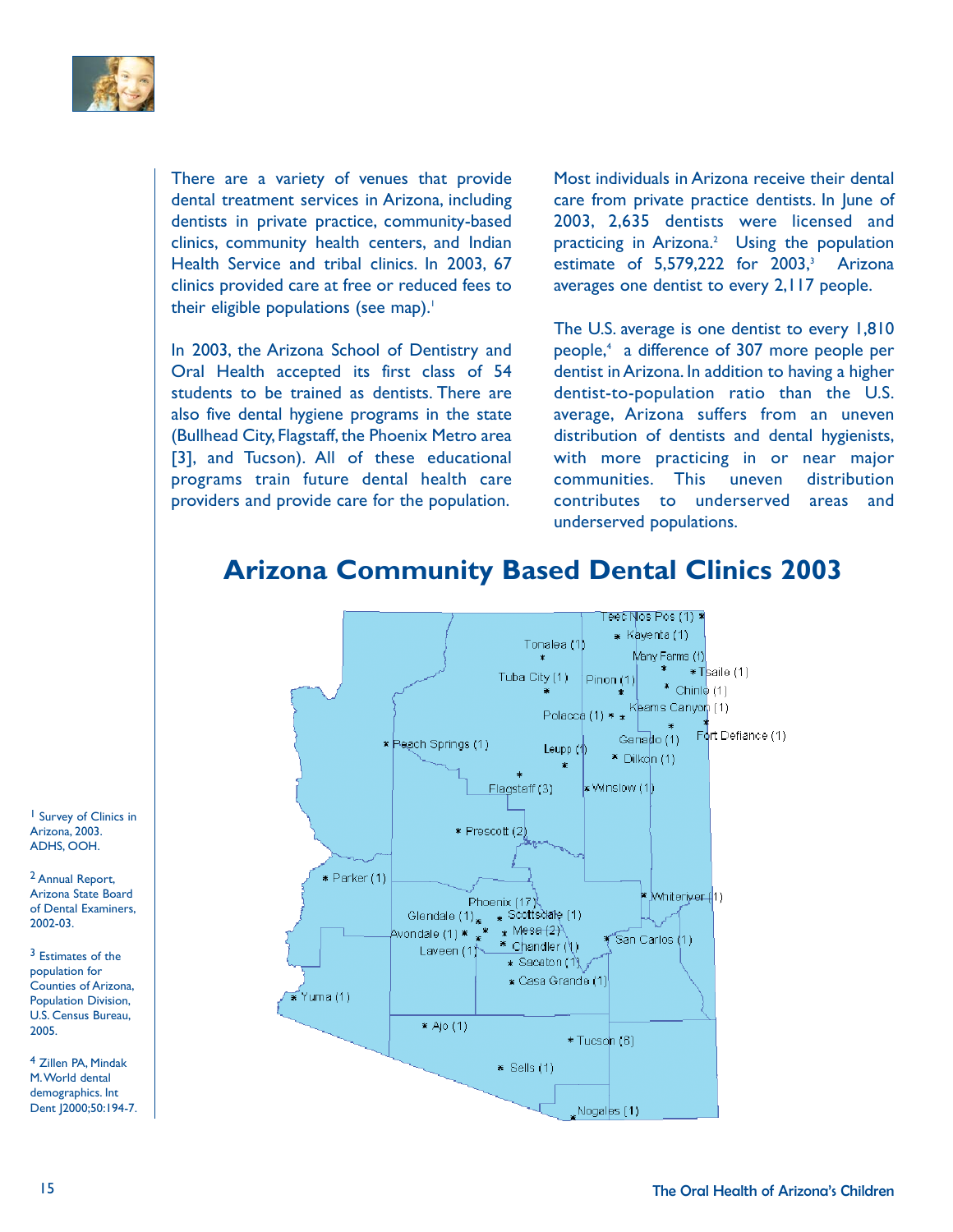

The U.S. Census Bureau estimates that there were approximately 1.7 million children 0-20 years of age in Arizona in 2003.About 579,600 (34%) were enrolled in the Arizona Health Care Cost Containment System (AHCCCS/ Medicaid) during fiscal year 2003. Of those, only about 160,000 (28%) used AHCCCS dental services <sup>1</sup> compared to Healthy People 2010 baseline data (73% of 2-17 year-olds had visited a dentist within the previous year). 2

In 2003, 1068 dentists were registered with AHCCCS; <sup>3</sup> this is an average of one dentist for every 150 AHCCCS-enrolled children using dental services.

The 1999-2003 Arizona School Dental Survey reported that 57% of Arizona children in kindergarten through third grade had visited a dentist in the past year. If 57% (330,372) of the children enrolled in AHCCCS in 2003 had visited a dentist that year, each AHCCCSregistered dentist would have needed to see more than twice as many AHCCCS-enrolled children (309) as they saw in 2003. As the Arizona population grows, as the number of children enrolled in AHCCCS grows, and as the number of children utilizing AHCCCS dental services grows, the number of dentists accepting AHCCCS will also need, not only to continue to grow, but to do so at a pace that will meet the dental needs of Arizona's population.

The contribution to oral health by many public and private entities, partnerships, oral health coalitions, and individuals in Arizona cannot be overemphasized. Participation, support, and expansion of these partnerships and coalitions are very important in order to improve oral health for all Arizonans.

1 HCFA-416 EPSDT Participation Report, 2003.

2 U.S. Department of Health and Human Services. Healthy People 2010. 2nd ed. Understanding and Improving Health and Objectives for Improving Health. 2 vols.Wash D.C.: U.S. Gov. Printing Office, November 2000.

3 Arizona Health Care Cost **Containment** System, personal communication, 2005.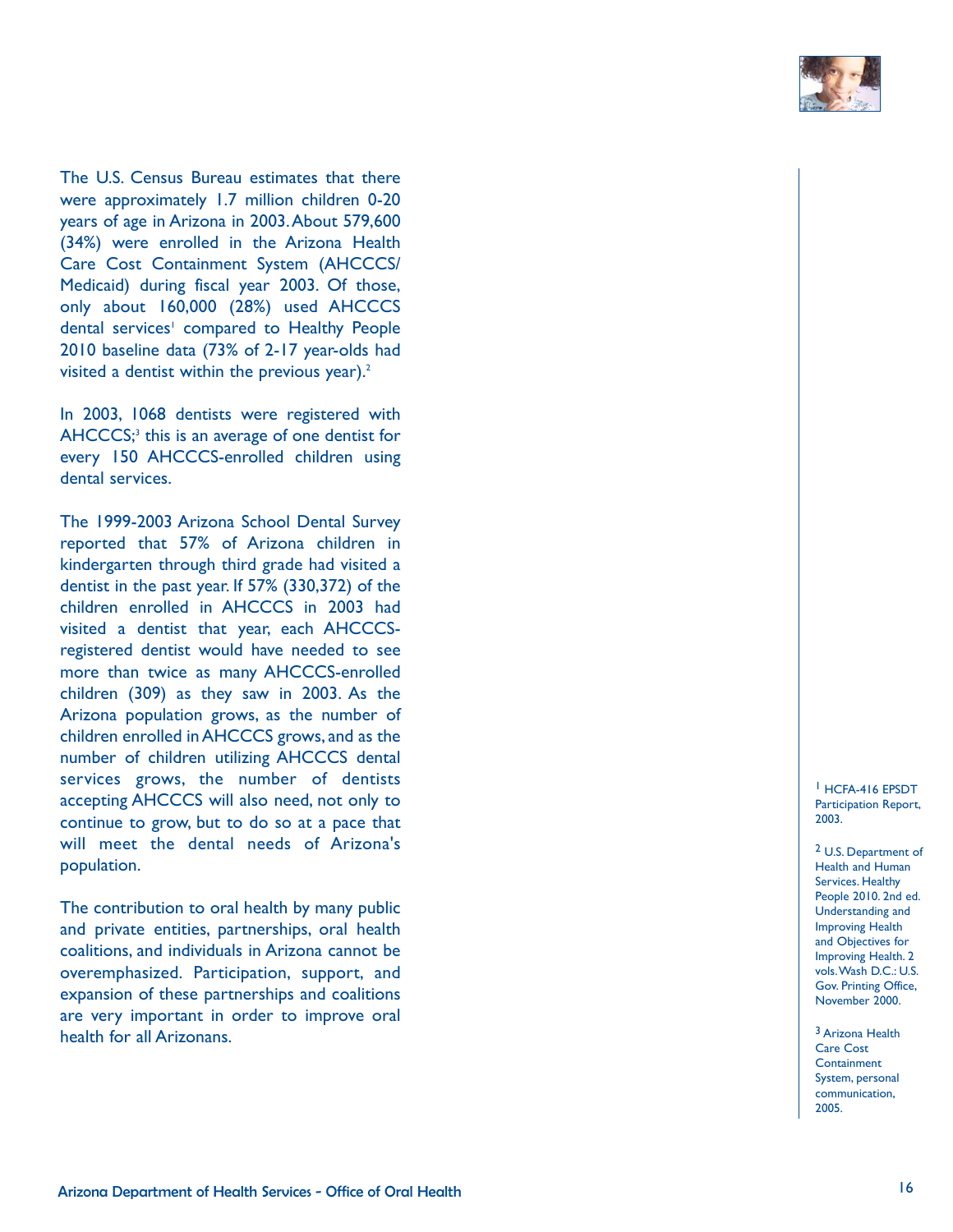

## RESPONSE / NEXT STEPS

Arizona has fewer children with untreated decay and fewer children with urgent dental treatment needs in 2003 as compared to 1990, and yet Arizona ranks third highest in the proportion of third grade children with untreated tooth decay among states with oral health data. These results suggest that tooth decay is still a significant health problem in Arizona, with low-income and minority children at highest risk. There has been an increase in the number of children with sealants; the 1990 survey results helped demonstrate a need for expansion of efforts to provide more preventive oral health services to

children in Arizona. While strides have been made, Arizona has not been completely successful in assuring statewide preventive interventions against oral disease. For example, the school-based dental sealant program expanded to provide sealants to 7,677 second and sixth grade children in 140 schools by 2003, but over 500 schools/facilities met the high-risk criteria. While 67 non-fluoridated schools participated in the fluoride

mouth rinse program in 2003, lack of funding contributed to a decline in school participation over the last decade. Only 55% of Arizonans live in areas with access to optimally fluoridated drinking water.Twenty-five percent of kindergarten through third graders do not have dental insurance, and of the 75% who do, only 57% visited a dentist in the last year.Finally, more work must be done in Arizona earlier in a child's life to prevent decay in primary teeth, and it must be done well before the child reaches school age.

Several key strategies could be adapted to improve the oral health of children in Arizona. The private and public sector must collaboratively participate in mobilizing

resources and developing policies to pursue and sustain these strategies:

- Expand access to community water fluoridation.
- Expand the school-based dental sealant program to reach all eligible schools in all counties, and stress the importance of sealants and preventive care for all children.
- Expand comprehensive evidence-based dental disease prevention strategies to include all pregnant women, infants and toddlers.
	- Increase availability of dental insurance to all high-risk children and adults.
	- Increase the number of people with dental insurance who use their annual dental benefits for themselves and their children.
	- Promote annual dental visits as a minimum standard of dental care, particularly for high-risk children by one year of age.
- Encourage an increase in the number of dentists participating in the Arizona Health Care Cost Containment System (AHCCCS).
- Increase number of dental providers practicing in underserved areas.
- Educate medical care providers about the relationship of oral health and general health.
- Expand the State's dental public health infrastructure.

Together, we can improve oral health for all Arizonans from childhood throughout the lifespan.

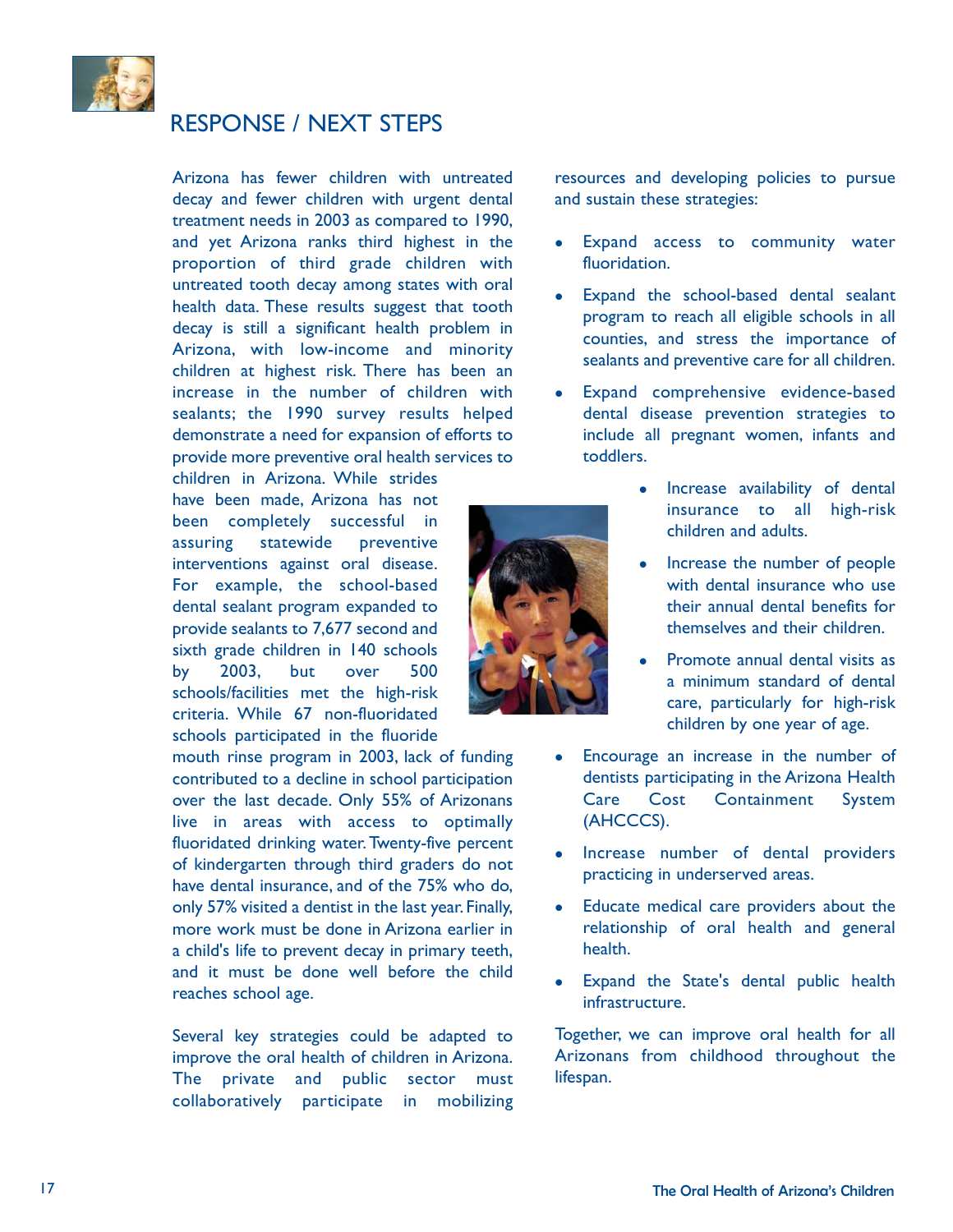

### SURVEY METHODS

In this report, data from the 1999-2003 survey are compared to data from Arizona's 1987- 1990 dental health survey. Readers should be aware that the methods for the two surveys differed in terms of sample selection, case definition, and protocol.The 1987-1990 survey sampled school districts based on stratification by school fluoride mouth rinse participation, community water fluoridation levels and socioeconomic background. Letters were sent to 300 school districts; 146 schools consented, and from these, 74 schools were selected for the survey. The 1987-1990 sample included 6,469 children six to 15 years of age. Dental explorers were used in this survey.

The 1999-2003 Arizona School Dental Survey sampled children in public schools in kindergarten through third grades. Schools were selected from communities with a population of 1,000 or more (U.S. 1990 Census). Schools in communities on Indian Reservations were not included. The survey was conducted from 1999 to 2003. Communities were stratified as either rural or urban.

In rural communities, one school was randomly selected. Of the 73 rural communities in Arizona,70 participated.The goal was to screen at least 30 students per grade, per community. Independent random samples of students were drawn from each grade.

Twelve communities in Arizona were designated as urban. Urban community schools were stratified into three categories (low, middle, high) based on percent of the student body on the free and/or reduced price meal program, and one school from each category was selected. In the State's two major metropolitan communities (Phoenix and Tucson), additional schools were selected based on the community's population. In urban

communities, two classes per grade were randomly selected for a minimum of 60 students per grade.

Written parental consent was obtained. Each parent/guardian was asked to complete an eight-item questionnaire. The questionnaire collected information on dental insurance, race/ethnicity, medical and dental history, plus household income.

Teams consisting of one screener (a licensed dental hygienist) and one recorder were trained, standardized and calibrated to conduct screenings using a dental mirror and portable dental light. Consistent with recommendations developed by the National Institute of Dental and Craniofacial Research, each tooth surface was scored for decay, restorations, sealants, fluorosis, trauma, premature loss, and eruption status. Additional information was gathered to determine treatment urgency and referral needs.

More than 13,000 children received dental screenings; approximately 4% of all children enrolled in kindergarten through third grade. The data were weighted to account for the complex sampling scheme and non-response. Data analysis was completed using SAS<sup>®</sup> and Epi Info™ statistical software.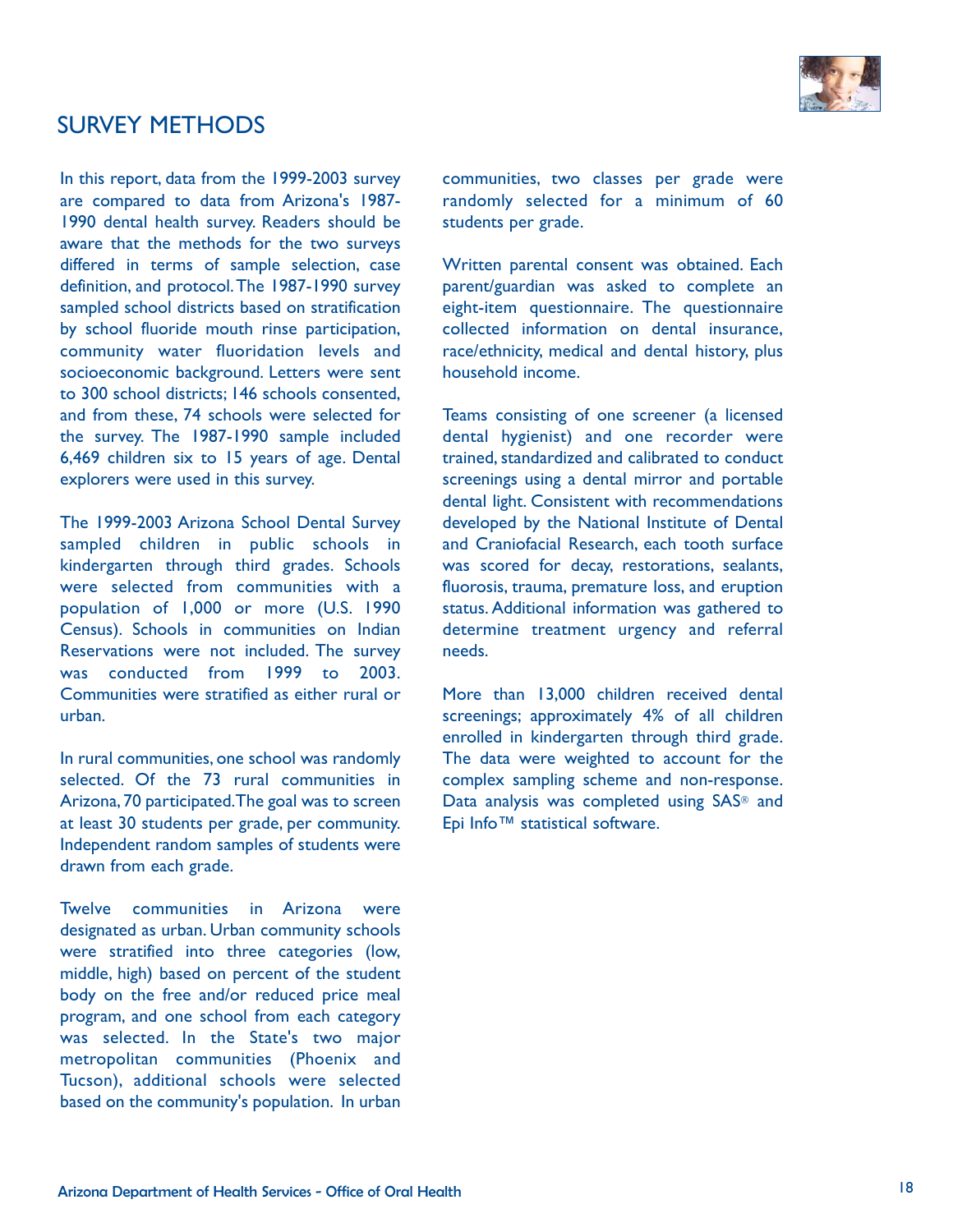# **DATA TABLES**

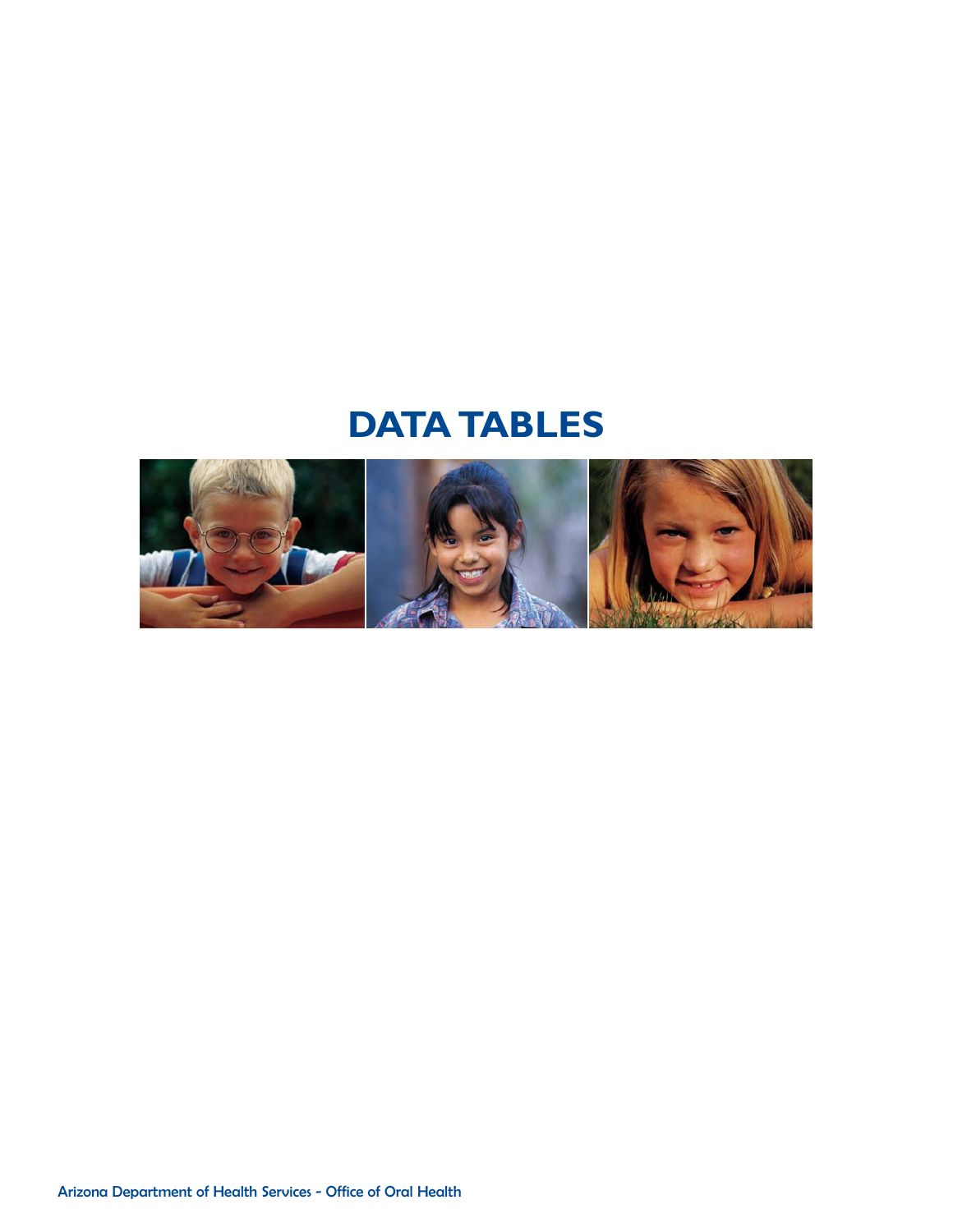

## Table 1: Oral Health Status of Arizona's Kindergarten through Third Grade, 6 to 8 Year Old and 8 Year Old Children

|                                                            | K<br>$(n=3,289)$ | l st<br>$(n=3,348)$ | 2nd<br>$(n=3,3 2)$ | 3rd<br>$(n=3,189)$ | All (K-3rd)<br>$(n=13,138)$ | 6-8 Years<br>$(n=9,368)$ | 8 Years<br>$(n=3,089)$ |
|------------------------------------------------------------|------------------|---------------------|--------------------|--------------------|-----------------------------|--------------------------|------------------------|
| % with decay<br>experience                                 | 49.8             | 58.6                | 62.5               | 66.7               | 59.4                        | 60.8                     | 66.7                   |
| % with untreated<br>decay                                  | 34.6             | 38.2                | 40.0               | 39.4               | 38.1                        | 38.4                     | 40.5                   |
| % needing treatment<br>Non-urgent (early)<br><b>Urgent</b> | 28.3<br>7.0      | 29.3<br>10.0        | 31.8<br>9.6        | 31.6<br>8.4        | 30.2<br>8.8                 | 30.5<br>9.0              | 32.1<br>9.3            |
| % with dental sealants                                     | 1.5              | 9.3                 | 21.0               | 36.2               | 17.0                        | 17.6                     | 30.8                   |
| % needing dental<br>sealants                               | 28.3             | 69.8                | 84.5               | 76.5               | 64.9                        | 74.1                     | 81.1                   |

## Table 2: Demographics and Access to Dental Care for Arizona's Kindergarten through Third Grade Children

|                                             | Kindergarten | First | Second | <b>Third</b> | All (K-3rd) |
|---------------------------------------------|--------------|-------|--------|--------------|-------------|
| Race                                        |              |       |        |              |             |
| % White                                     | 49.7         | 47.9  | 51.9   | 49.1         | 49.6        |
| % Black                                     | 3.6          | 3.3   | 2.6    | 3.0          | 3.1         |
| % Native American                           | 3.2          | 3.3   | 3.1    | 4.7          | 3.6         |
| % Asian/Pacific Islander                    | 1.6          | 1.4   | 1.7    | 1.3          | 1.5         |
| % Multi-Racial                              | 9.3          | 10.1  | 8.4    | 9.6          | 9.4         |
| % Other                                     | 11.9         | 11.3  | 11.6   | 11.9         | 11.7        |
| % Unknown                                   | 20.6         | 22.7  | 20.6   | 20.4         | 21.1        |
| <b>Ethnicity</b>                            |              |       |        |              |             |
| % Hispanic                                  | 44.5         | 45.4  | 42.3   | 41.7         | 43.5        |
| % Non-Hispanic                              | 49.0         | 48.5  | 51.1   | 51.1         | 49.9        |
| % Unknown                                   | 6.5          | 6.2   | 6.6    | 7.3          | 6.7         |
| Race/Ethnicity                              |              |       |        |              |             |
| % Hispanic (all races)                      | 39.9         | 41.0  | 38.6   | 40.1         | 39.9        |
| % non-Hispanic white                        | 43.6         | 43.5  | 44.7   | 43.0         | 43.7        |
| % non-Hispanic all other races              | 8.2          | 8.4   | 8.5    | 8.9          | 8.5         |
| % Unknown                                   | 8.3          | 7.0   | 8.2    | 8.0          | 7.9         |
| Annual household income                     |              |       |        |              |             |
| $% <$ \$15,000                              | 17.3         | 21.5  | 19.5   | 20.0         | 19.6        |
| % \$15,000-29,999                           | 23.4         | 22.5  | 23.5   | 22.8         | 23.0        |
| % \$30,000-49,999                           | 19.1         | 17.9  | 18.8   | 15.7         | 17.9        |
| % > \$50,000                                | 19.1         | 18.5  | 19.8   | 18.5         | 19.0        |
| % Unknown                                   | 21.1         | 19.7  | 18.4   | 23.0         | 20.5        |
| Dental insurance $(n=12,044)*$              |              |       |        |              |             |
| % with no insurance                         | 23.9         | 26.9  | 27.2   | 22.1         | 25.1        |
| % with "government" insurance               | 33.9         | 32.7  | 29.3   | 31.0         | 31.8        |
| % with private insurance                    | 42.1         | 40.4  | 43.4   | 46.9         | 43.2        |
| Time since last dental visit $(n=12,377)^*$ |              |       |        |              |             |
| % in last year                              | 54.2         | 54.4  | 58.0   | 60.4         | 56.7        |
| % more than I year ago                      | 20.5         | 27.0  | 29.8   | 30.7         | 27.0        |
| % that have never been                      | 25.3         | 18.5  | 12.2   | 9.0          | 16.3        |

\* Not all parents provided information. Percentage is based on those that answered each question.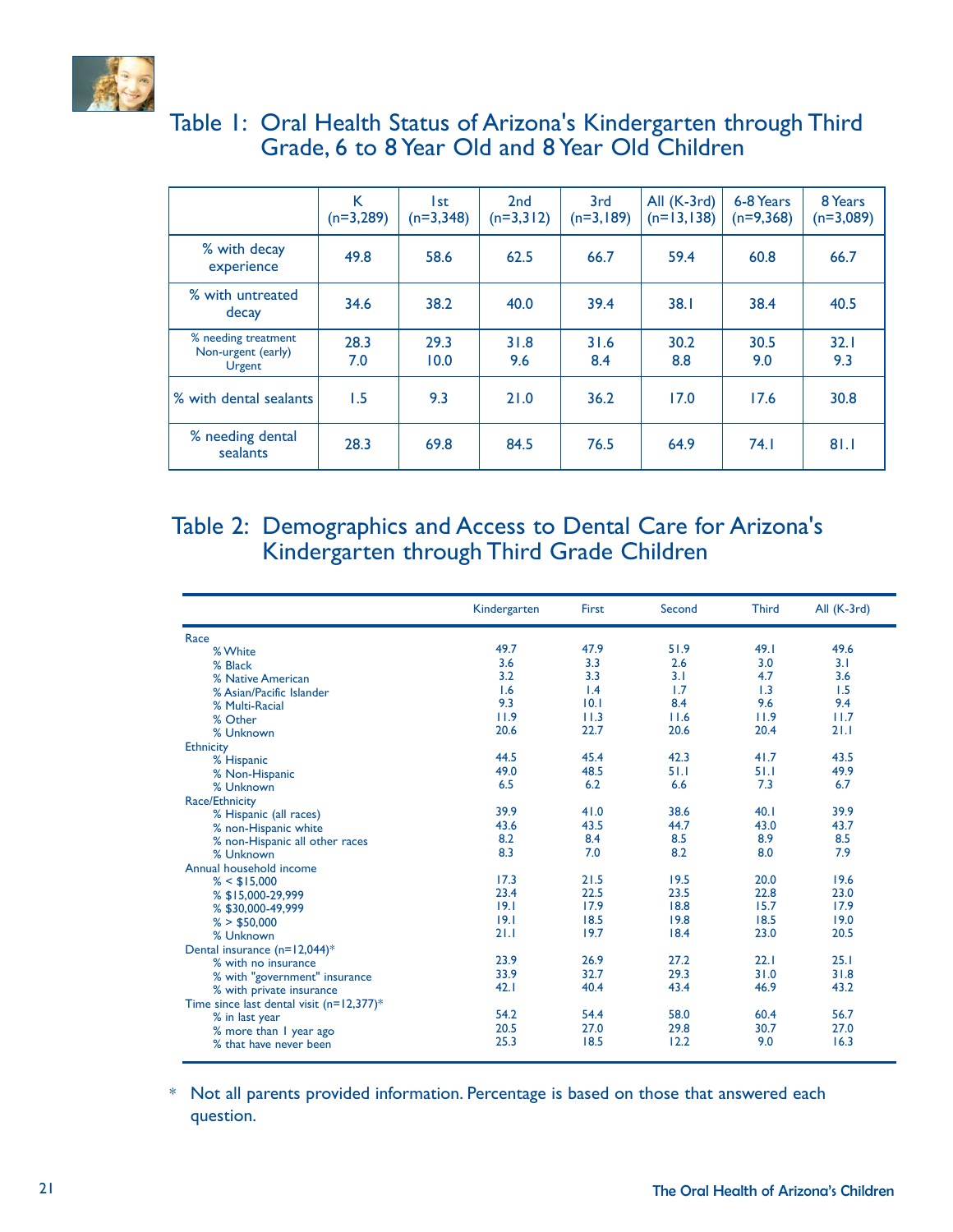

### Table 3: Oral Health Status of Arizona's Kindergarten through Third Grade Children Stratified by Type of Dental Insurance\*

|                                | No<br>Insurance<br>$(n=2,952)$ | "Government"<br>Insurance<br>$(n=4,096)$ | Private<br>Insurance<br>$(n=4,996)$ |  |
|--------------------------------|--------------------------------|------------------------------------------|-------------------------------------|--|
| % with decay experience        | 60.3                           | 69.1                                     | 50.5                                |  |
| % with untreated decay         | 46.7                           | 43.8                                     | 26.9                                |  |
| % needing treatment            |                                |                                          |                                     |  |
| Non-urgent (early)             | 35.0                           | 34.6                                     | 23.5                                |  |
| <b>Urgent</b>                  | 12.8                           | 10.5                                     | 4.2                                 |  |
| Race/Ethnicity                 |                                |                                          |                                     |  |
| % Hispanic - all races         | 59.3                           | 58.1                                     | 28.1                                |  |
| % non-Hispanic white           | 35.6                           | 29.1                                     | 62.4                                |  |
| % non-Hispanic all other races | 5.1                            | 12.8                                     | 9.6                                 |  |
| Annual household income        |                                |                                          |                                     |  |
| $% <$ \$15,000                 | 32.5                           | 43.2                                     | 5.5                                 |  |
| % \$15,000-29,999              | 32.7                           | 36.9                                     | 19.8                                |  |
| % \$30,000-49,999              | 21.8                           | 12.2                                     | 31.0                                |  |
| % > \$50,000                   | 13.0                           | 7.7                                      | 43.7                                |  |
| Time since last dental visit   |                                |                                          |                                     |  |
| % in last year                 | 36.1                           | 55.9                                     | 70.1                                |  |
| % more than I year ago         | 35.6                           | 29.1                                     | 20.3                                |  |
| % that have never been         | 28.3                           | 15.0                                     | 9.6                                 |  |
| 3rd Grade Students Only        |                                |                                          |                                     |  |
| Number of Children Screened    | 694                            | 950                                      | 1,243                               |  |
| % with dental sealants         | 24.3                           | 40.5                                     | 40.0                                |  |

\* Some parents reported multiple types of insurance coverage.The following hierarchy was used if multiple insurance types were provided: private, government, and no insurance. For example, if a parent reported both government and private insurance, the child was included in the private insurance category.

**NOTE:** Not all parents provided information on the demographic and access to care variables.The information in this table reflects the percent of those that provided an answer - missing is not included in the denominator.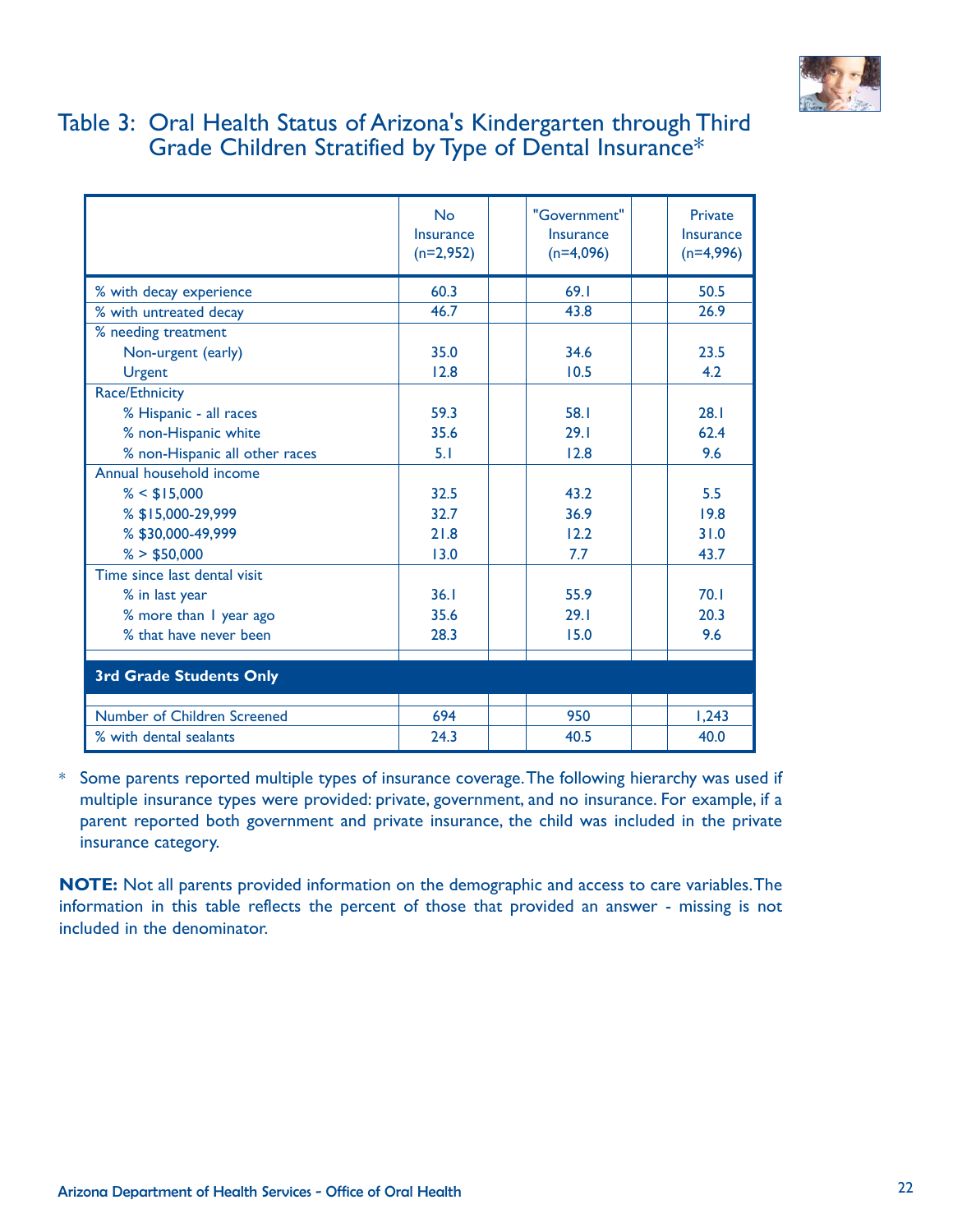

## Table 4: Oral Health Status of Arizona's Kindergarten through Third Grade Children Stratified by Time Since Last Dental Visit

|                                | Never Been<br>to a Dentist<br>$(n=2,051)$ | <b>No Dental Visit</b><br>in Last Year<br>$(n=3,406)$ | <b>Dental Visit</b><br>in Last Year<br>$(n=6,920)$ |
|--------------------------------|-------------------------------------------|-------------------------------------------------------|----------------------------------------------------|
| % with decay experience*       | 47.8                                      | 61.9                                                  | 60.6                                               |
| % with untreated decay         | 47.1                                      | 48.2                                                  | 28.8                                               |
| % needing treatment            |                                           |                                                       |                                                    |
| Non-urgent (early)             | 35.8                                      | 36.0                                                  | 24.8                                               |
| <b>Urgent</b>                  | 12.0                                      | 12.8                                                  | 5.3                                                |
| Race/Ethnicity                 |                                           |                                                       |                                                    |
| % Hispanic (all races)         | 59.2                                      | 52.0                                                  | 39.5                                               |
| % non-Hispanic white           | 32.4                                      | 37.4                                                  | 51.9                                               |
| % non-Hispanic all other races | 8.4                                       | 10.6                                                  | 8.6                                                |
| Annual household income        |                                           |                                                       |                                                    |
| $% <$ \$15,000                 | 34.6                                      | 28.9                                                  | 19.1                                               |
| % \$15,000-29,999              | 32.6                                      | 35.6                                                  | 24.3                                               |
| % \$30,000-49,999              | 21.7                                      | 21.2                                                  | 23.7                                               |
| % > \$50,000                   | Ш                                         | 14.3                                                  | 32.9                                               |
| Dental insurance               |                                           |                                                       |                                                    |
| % with no insurance            | 44.0                                      | 32.8                                                  | 15.6                                               |
| % with "government" insurance  | 29.6                                      | 34.1                                                  | 30.7                                               |
| % with private insurance       | 26.4                                      | 33.1                                                  | 53.7                                               |
| <b>3rd Grade Students Only</b> |                                           |                                                       |                                                    |
| Number of Children Screened    | 274                                       | 941                                                   | 1,758                                              |
| % With Dental Sealants         | 9.3                                       | 18.7                                                  | 50.6                                               |

\* Children who visit the dentist regularly have a higher prevalence of decay experience because x-rays identify small cavities that are not apparent during a dental screening.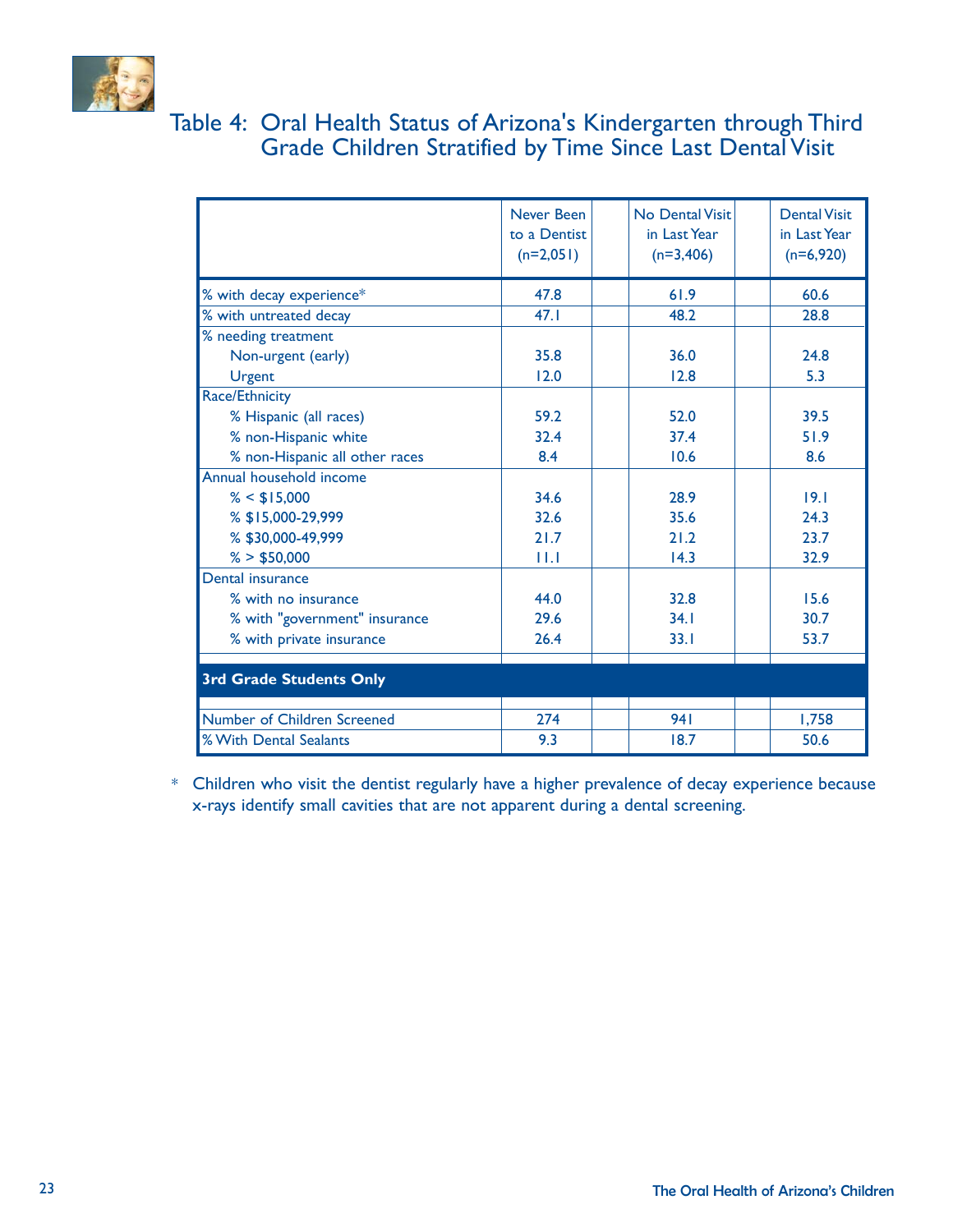

### Table 5: Oral Health Status of Arizona's Kindergarten through Third Grade Children Stratified by Annual Household Income

|                                    | $<$ \$15,000<br>$(n=2,631)$ | \$15,000 to<br>\$29,999<br>$(n=3,057)$ | \$30,000 to<br>\$49,999<br>$(n=2,455)$ | $>$ \$50,000<br>$(n=2,307)$ |
|------------------------------------|-----------------------------|----------------------------------------|----------------------------------------|-----------------------------|
| % with decay experience            | 72.4                        | 65.9                                   | 55.8                                   | 43.5                        |
| % with untreated decay             | 52.0                        | 44.9                                   | 33.4                                   | 17.6                        |
| % needing treatment                |                             |                                        |                                        |                             |
| Non-urgent (early)                 | 37.9                        | 34.1                                   | 28.8                                   | 16.5                        |
| <b>Urgent</b>                      | 15.4                        | 11.5                                   | 5.8                                    | 1.8                         |
| Race/Ethnicity                     |                             |                                        |                                        |                             |
| % Hispanic (all races)             | 71.1                        | 57.3                                   | 33.2                                   | 20.3                        |
| % non-Hispanic white               | 20.3                        | 31.2                                   | 55.4                                   | 72.8                        |
| % non-Hispanic all other races     | 8.6                         | 11.5                                   | 11.4                                   | 6.9                         |
| Number of persons/household (mean) | 4.7                         | 4.6                                    | 4.6                                    | 4.6                         |
| Dental insurance                   |                             |                                        |                                        |                             |
| % with no insurance                | 33.3                        | 28.6                                   | 23.9                                   | 13.2                        |
| % with "government" insurance      | 56.8                        | 41.4                                   | 17.1                                   | 10.0                        |
| % with private insurance           | 9.9                         | 30.0                                   | 59.0                                   | 76.8                        |
| Time since last dental visit       |                             |                                        |                                        |                             |
| % in last year                     | 44.7                        | 47.9                                   | 59.2                                   | 76.6                        |
| % more than I year ago             | 33.4                        | 34.8                                   | 26.2                                   | 16.4                        |
| % that have never been             | 21.9                        | 17.3                                   | 14.6                                   | 7.0                         |
| <b>3rd Grade Students Only</b>     |                             |                                        |                                        |                             |
| Number of Children Screened        | 655                         | 719                                    | 574                                    | 555                         |
| % With Dental Sealants             | 30.6                        | 36.8                                   | 33.1                                   | 45.8                        |

**NOTE:** Not all parents provided information on the demographic and access to care variables.The information in this table reflects the percent of those that provided an answer - missing is not included in the denominator.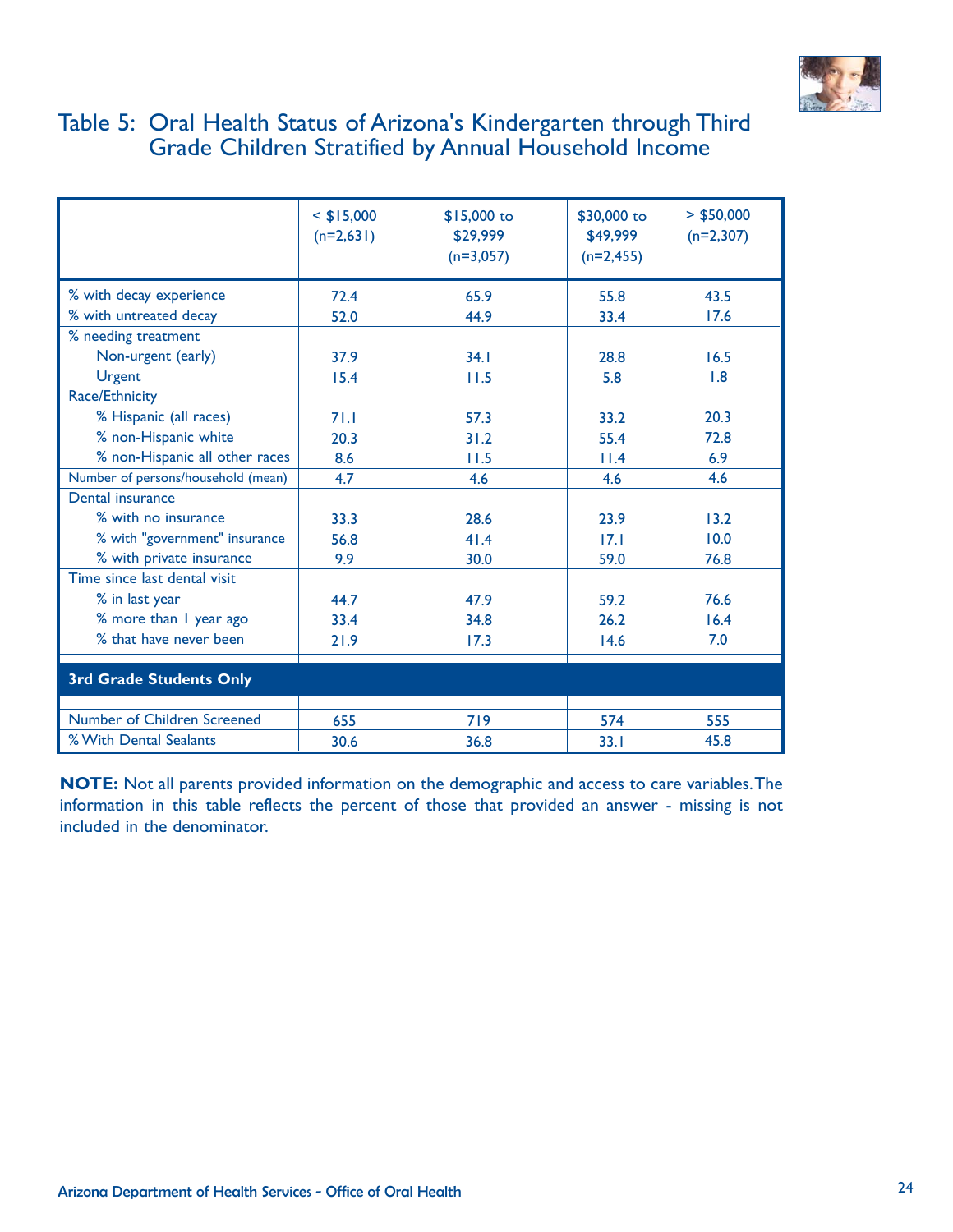

## Table 6: Oral Health Status of Arizona's Kindergarten through Third Grade Children Stratified by Race and Ethnicity\*

|                                | <b>Hispanic</b><br><b>All Races</b><br>$(n=5,241)$ | Non-Hispanic<br><b>White</b><br>$(n=5,744)$ | Non-Hispanic<br><b>All Other Races</b><br>$(n=1,116)$ |
|--------------------------------|----------------------------------------------------|---------------------------------------------|-------------------------------------------------------|
| % with decay experience        | 69.3                                               | 48.0                                        | 60.1                                                  |
| % with untreated decay         | 48.8                                               | 25.8                                        | 38.0                                                  |
| % needing treatment            |                                                    |                                             |                                                       |
| Non-urgent (early)             | 37.0                                               | 22.4                                        | 30.0                                                  |
| <b>Urgent</b>                  | 13.1                                               | 4.1                                         | 8.6                                                   |
| Annual household income        |                                                    |                                             |                                                       |
| $% <$ \$15,000                 | 38.0                                               | 11.5                                        | 22.1                                                  |
| % \$15,000-29,999              | 35.6                                               | 20.5                                        | 34.3                                                  |
| % \$30,000-49,999              | 15.8                                               | 27.9                                        | 26.2                                                  |
| % > \$50,000                   | 10.6                                               | 40.1                                        | 17.4                                                  |
| Dental insurance               |                                                    |                                             |                                                       |
| % with no insurance            | 33.1                                               | 20.1                                        | 13.7                                                  |
| % with "government" insurance  | 40.3                                               | 20.3                                        | 42.7                                                  |
| % with private insurance       | 26.6                                               | 59.6                                        | 43.6                                                  |
| Time since last dental visit   |                                                    |                                             |                                                       |
| % in last year                 | 48.9                                               | 66.0                                        | 53.7                                                  |
| % more than I year ago         | 30.3                                               | 22.4                                        | 31.3                                                  |
| % that have never been         | 20.8                                               | 11.7                                        | 15.0                                                  |
| <b>3rd Grade Students Only</b> |                                                    |                                             |                                                       |
| Number of Children Screened    | 1,278                                              | 1,372                                       | 283                                                   |
| % With Dental Sealants         | 32.4                                               | 40.5                                        | 33.5                                                  |

\* If a parent reported that a child was Hispanic, that child is included only in the Hispanic category regardless of race. The non-Hispanic white category consists of those children whose parents reported that their race was white and they were not Hispanic.The non-Hispanic all other races category consists of children whose parents reported that the child was black or African American,American Indian or Alaska Native,Asian, Pacific Islander, or multiracial but not Hispanic.

**NOTE:** Not all parents provided information on the demographic and access to care variables.The information in this table reflects the percent of those that provided an answer - the number of missing is not included in the denominator.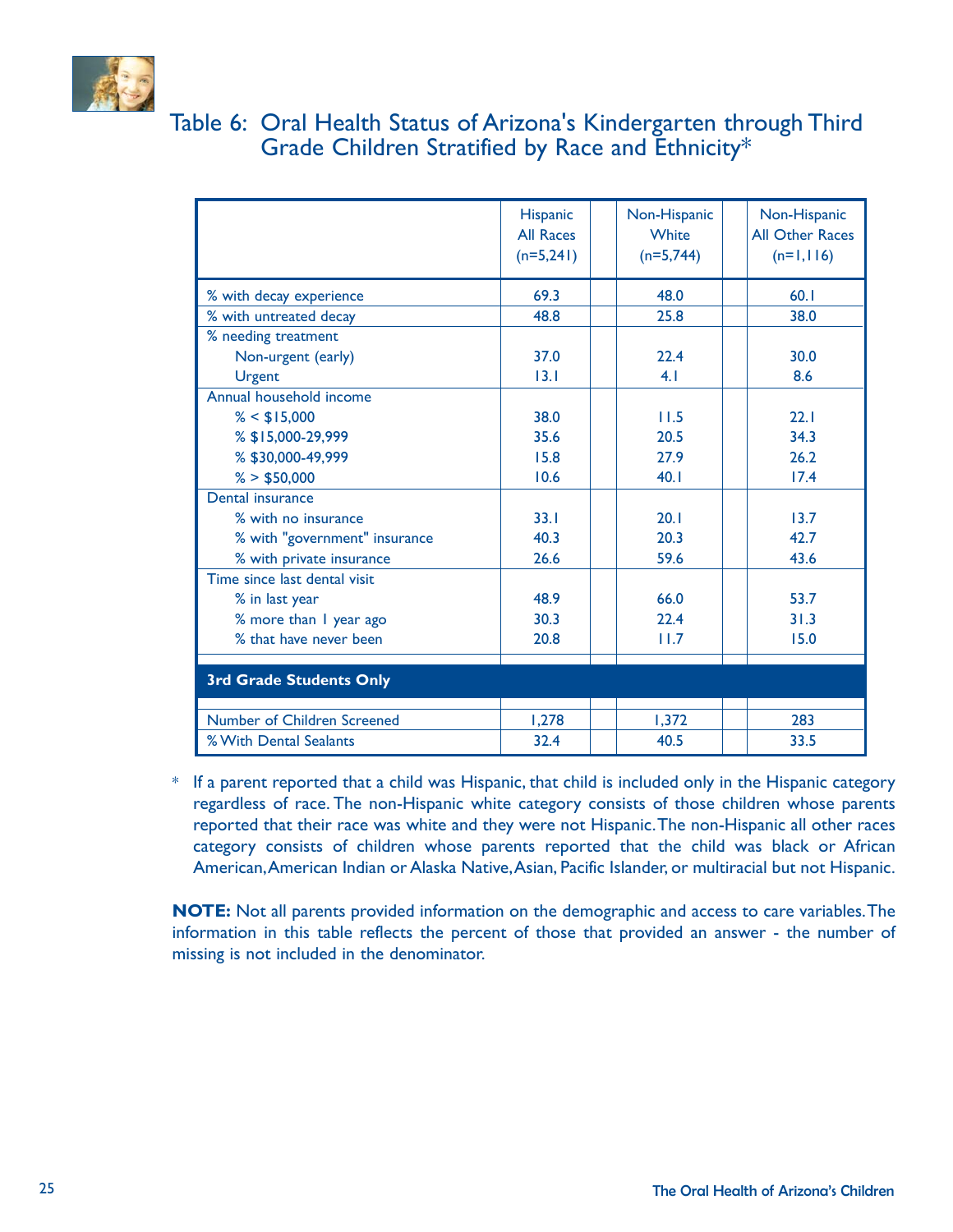

## Table 7: Risk Factors for Untreated Decay in Arizona's Kindergarten through Third Grade Children (Logistic Regression)

| <b>Risk Factor</b>             |                   | Univariate Analysis | <b>Multivariate Analysis</b> |         |
|--------------------------------|-------------------|---------------------|------------------------------|---------|
|                                | <b>Odds Ratio</b> | p-value             | <b>Odds Ratio</b>            | p-value |
| Annual Income                  |                   |                     |                              |         |
| > \$50,000 (reference)         | --                |                     | --                           |         |
| \$30,000 - 49,999              | 2.74              | < 0.001             | 2.73                         | < 0.001 |
| $$15,000 - 29,999$             | 3.72              | < 0.001             | 3.22                         | < 0.001 |
| $<$ \$15,000                   | 4.82              | < 0.001             | 4.08                         | < 0.001 |
| <b>Race/Ethnicity</b>          |                   |                     |                              |         |
| Non-Hispanic white (reference) | --                | --                  | --                           |         |
| Non-Hispanic all other races   | 1.53              | < 0.001             | 1.22                         | < 0.001 |
| <b>Hispanic</b>                | 2.24              | < 0.001             | 1.37                         | < 0.001 |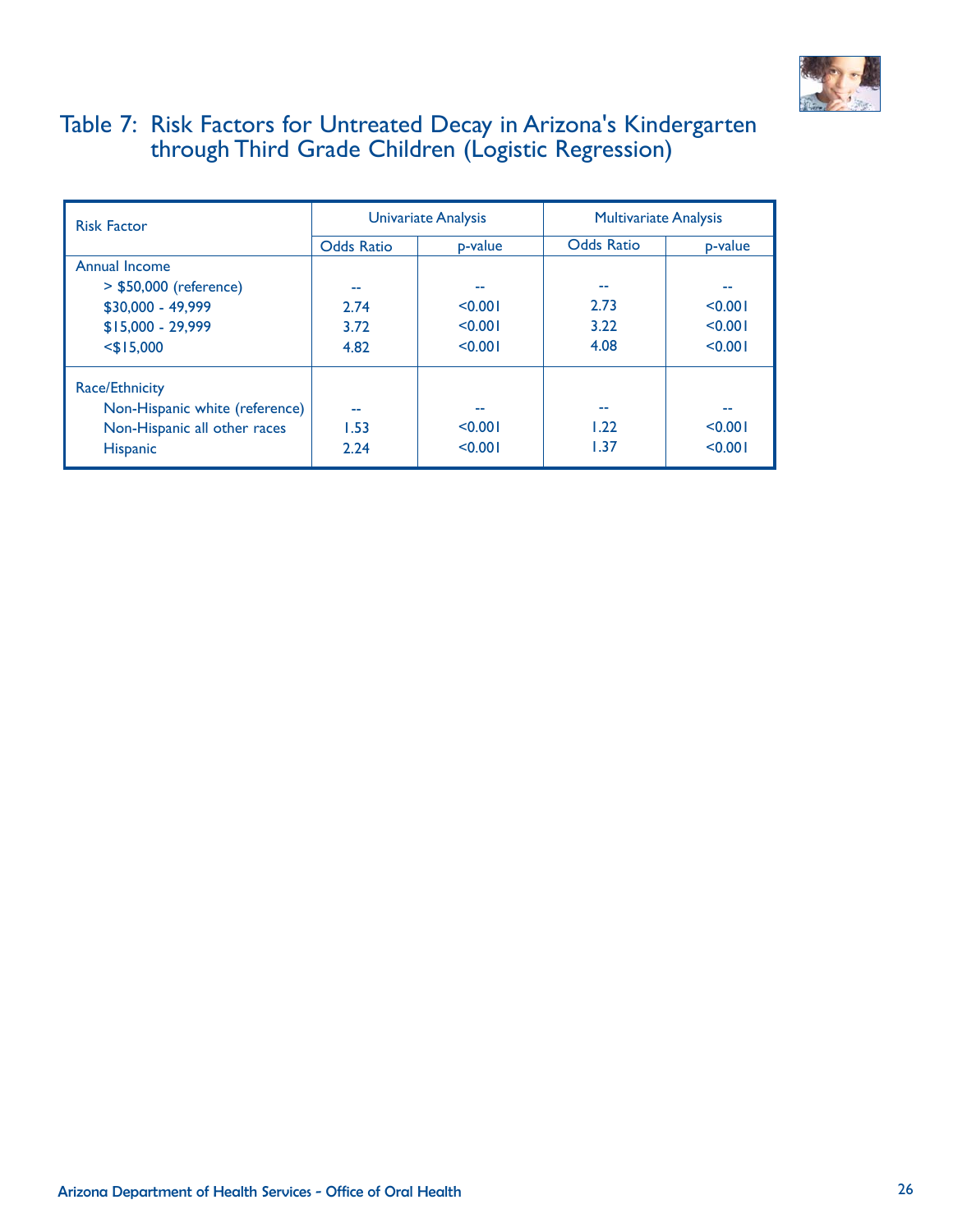

Table 8: Oral Health Status of Arizona's Kindergarten through Third Grade Children Stratified by Percent of Students in School Participating in the Free and Reduced Price Meal Program (FRL)

|                                | 0-35% of Student<br>Population on FRL<br>$(n=3,388)$ | 36-64% of Student<br>Population on FRL<br>$(n=5,692)$ | > 65% of Student<br>Population on FRL<br>$(n=3,883)$ |
|--------------------------------|------------------------------------------------------|-------------------------------------------------------|------------------------------------------------------|
| % with decay experience        | 47.7                                                 | 59.9                                                  | 71.4                                                 |
| % with untreated decay         | 24.4                                                 | 40.2                                                  | 50.8                                                 |
| % needing treatment            |                                                      |                                                       |                                                      |
| Non-urgent (early)             | 21.5                                                 | 32.4                                                  | 37.6                                                 |
| Urgent                         | 3.4                                                  | 9.1                                                   | 14.3                                                 |
| Race/Ethnicity                 |                                                      |                                                       |                                                      |
| % Hispanic - all races         | 21.2                                                 | 41.1                                                  | 78.9                                                 |
| % non-Hispanic white           | 69.9                                                 | 48.4                                                  | 12.6                                                 |
| % non-Hispanic all other races | 8.9                                                  | 10.5                                                  | 8.5                                                  |
| Dental insurance               |                                                      |                                                       |                                                      |
| % with no insurance            | 19.6                                                 | 25.5                                                  | 30.9                                                 |
| % with "government" insurance  | 19.2                                                 | 29.1                                                  | 48.5                                                 |
| % with private insurance       | 61.2                                                 | 45.4                                                  | 20.6                                                 |
| Time since last dental visit   |                                                      |                                                       |                                                      |
| % in last year                 | 68.2                                                 | 54.9                                                  | 45.3                                                 |
| % more than I year ago         | 21.9                                                 | 27.7                                                  | 32.1                                                 |
| % that have never been         | 9.9                                                  | 17.4                                                  | 22.6                                                 |
| <b>3rd Grade Students Only</b> |                                                      |                                                       |                                                      |
| Number of Children Screened    | 810                                                  | 1,385                                                 | 955                                                  |
| % With Dental Sealants         | 43.8                                                 | 32.2                                                  | 31.5                                                 |

**NOTE:** Not all parents provided information on the demographic and access to care variables.The information in this table reflects the percent of those that provided an answer - missing is not included in the denominator.